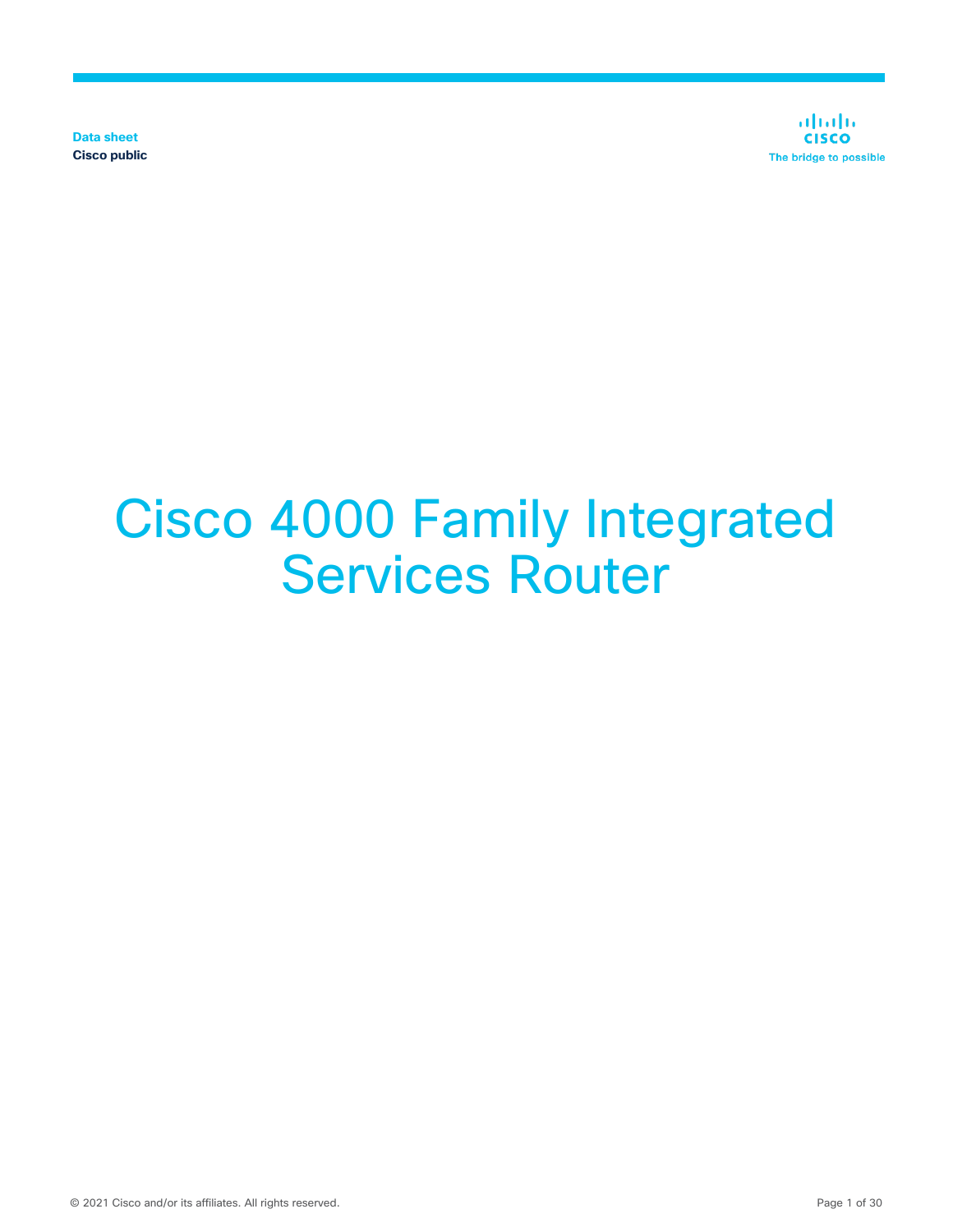## **Contents**

| <b>Product overview</b>                          | 3  |
|--------------------------------------------------|----|
| <b>Features and benefits</b>                     | 3  |
| <b>Product specifications</b>                    | 8  |
| ISR 4000 Interfaces and Modules Support          | 20 |
| Ordering information                             | 26 |
| Warranty information                             | 27 |
| <b>Product sustainability</b>                    | 27 |
| Cisco and Partner Services for the branch office | 28 |
| <b>Cisco Capital</b>                             | 28 |
| For more information                             | 29 |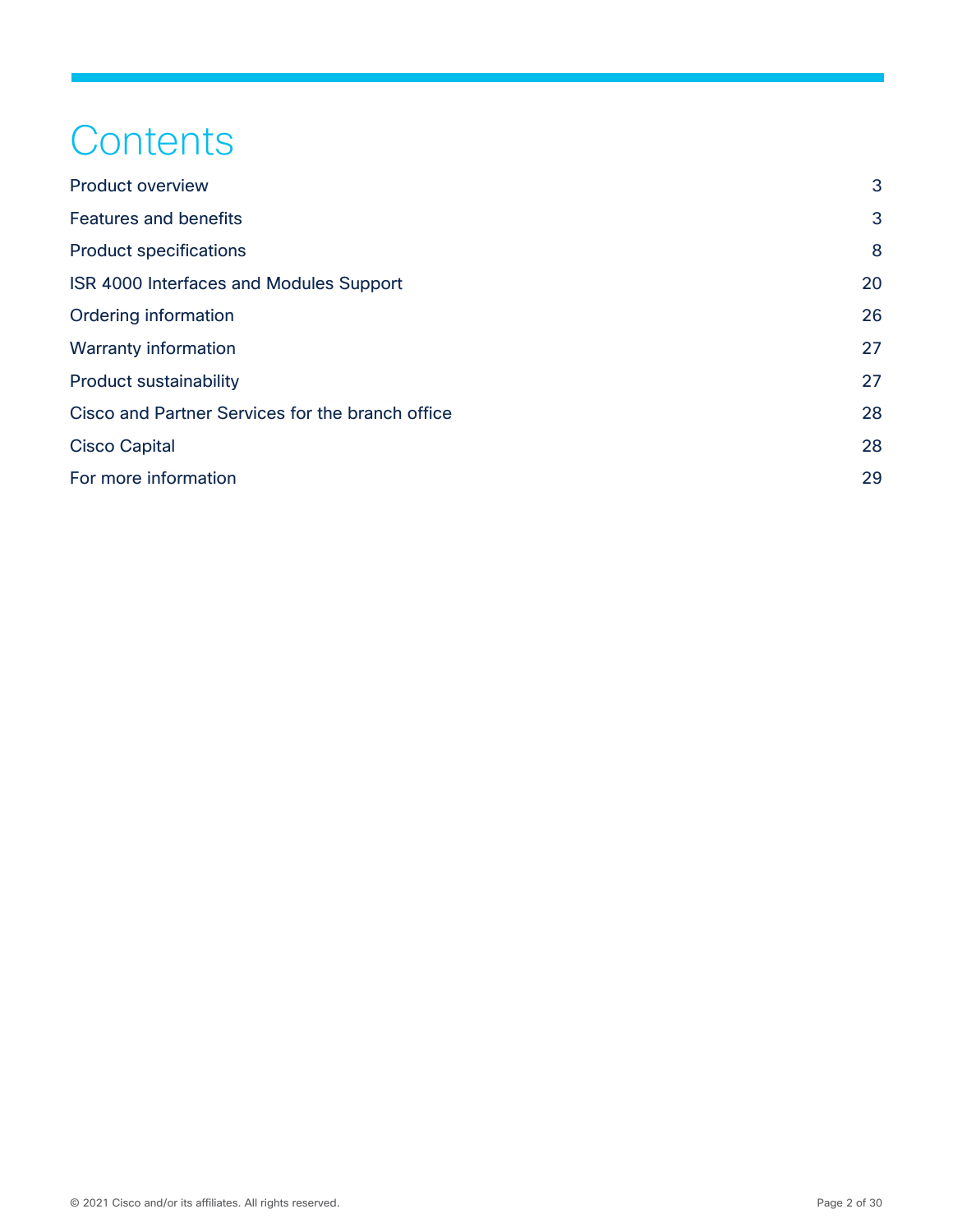## Cisco® 4000 Family Integrated Services Routers (ISRs) form an Software Defined WAN platform that delivers the performance, security, and convergence capabilities that today's branch offices need.

## <span id="page-2-0"></span>Product overview

The Cisco 4000 Family Integrated Services Router (ISR) revolutionizes WAN communications in the enterprise branch. With new levels of built-in intelligent network capabilities and convergence, it specifically addresses the growing need for application-aware networking in distributed enterprise sites. These locations tend to have lean IT resources. But they often also have a growing need for direct communication with both private data centers and public clouds across diverse links, including Multiprotocol Label Switching (MPLS) VPNs and the Internet.

The Cisco 4000 Family contains the following platforms: the 4461, 4451, 4431, 4351, 4331, 4321 and 4221 ISRs.



#### **Figure 1.**  Cisco 4000 Series Integrated Services Routers

## <span id="page-2-1"></span>Features and benefits

Cisco 4000 Family ISRs provide you with Cisco® Software Defined WAN (SDWAN) software features and a converged branch infrastructure. Along with superior throughput, these capabilities form the building blocks of next-generation branch-office WAN solutions.

#### **Cisco Software Defined WAN**

Cisco SDWAN is a set of intelligent software services that allow you to reliably and securely connect users, devices, and branch office locations across a diverse set of WAN transport links. SDWAN-enabled routers like the ISR 4000 dynamically route traffic across the "best" link based on up-to-the-minute application and network conditions for great application experiences. You get tight control over application performance, bandwidth usage, data privacy, and availability of your WAN links - control that you need as your branches conduct greater volumes of mission-critical business.

#### **Cisco converged branch infrastructure**

The Cisco 4000 Series ISRs consolidate many must-have IT functions, including network, compute, and storage resources. The high-performance, integrated routers run multiple concurrent services, including encryption, traffic management, and WAN optimization, without slowing your data throughput. And you can activate new services on demand through a simple licensing change.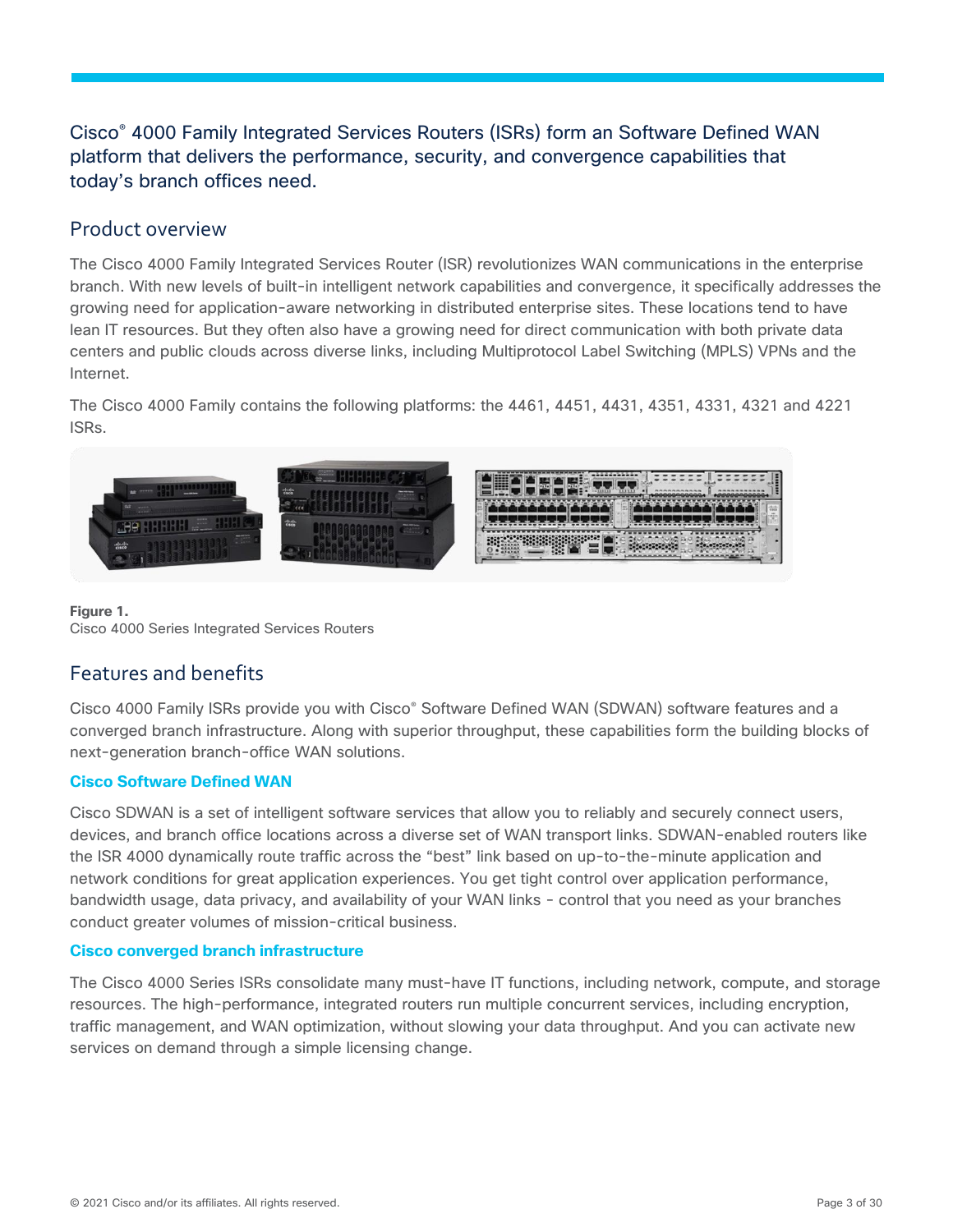#### **Cisco intent based networking and digital network architecture (Cisco DNA)**

The last few years has seen a rapid transformation and adoption of digital technologies. This puts pressure on the on the Network teams supporting this changing infrastructure - especially when provisioning, managing, monitoring and troubleshooting these diverse devices. Additionally innovations such as Software Defined WAN (SDWAN), Network Function Virtualization (NFV), Open APIs and Cloud Management show great promise in transforming Organizations IT networks. This transformation raises further questions and challenges for the IT teams.

The Cisco Digital Network Architecture (Cisco DNA) is an open, extensible, software-driven architecture that provides for faster innovation, helping to generate deeper insights, and deliver exceptional experiences across many different applications. Cisco DNA relies on intent-based networking, a revolutionary approach in networking that helps organizations automate, simplify, and secure the network.

The intent-based Cisco DNA network is:

- Informed by Context: Interprets every byte of data that flows across it, resulting in better security, more customized experiences, and faster operations.
- Powered by Intent: Translates your intent into the right network configuration, making it possible to manage and provision multiple devices and things in minutes.
- Driven by Intuition: Continually learns from the massive amounts of data flowing through it and turns that data into actionable insight. Helps you solve issues before they become problems and learn from every incident.

Cisco DNA Center provides a centralized management dashboard across your entire network — the branch, campus, data center, and cloud. Rather than relying on box-by-box management, you can design, provision, and set policy end-to-end from the single Cisco DNA Center interface. This allows you to respond to organizational needs faster and to simplify day-to-day operations. Cisco DNA Analytics and Assurance and Cisco Network Data Platform (NDP) help you get the most from your network by continuously collecting and putting insights into action. Cisco DNA is open, extensible, and programmable at every layer. It integrates Cisco and third-party technology, open APIs, and a developer platform, to support a rich ecosystem of networkenabled applications.

Table 1 breaks out many of the features and benefits of the Cisco 4000 Family that create a Software Define WAN (SDWAN) and a converged branch infrastructure.

| Table 1. | Cisco 4000 Family ISR general feature highlights |  |  |  |  |
|----------|--------------------------------------------------|--|--|--|--|
|----------|--------------------------------------------------|--|--|--|--|

| <b>Business Requirement(s)</b>                              | <b>Feature/Solution</b>                                                                                                                                                                                                                                                                                                                                                                       |
|-------------------------------------------------------------|-----------------------------------------------------------------------------------------------------------------------------------------------------------------------------------------------------------------------------------------------------------------------------------------------------------------------------------------------------------------------------------------------|
| <b>Performance</b><br>• Throughput<br>• Service reliability | • Concurrent software services at speeds up to 2 Gbps. Backplane architecture supports<br>high-bandwidth module-to-module communication at speeds up to 10 Gbps.<br>• A distributed multicore architecture with the industry's first internal services plane.<br>• Remote installation of application-aware services, which run identically to their<br>counterparts in dedicated appliances. |
| <b>Lower WAN expenditures</b>                               | • Embedded SDWAN solution for creating lower-cost, business-class Internet<br>connections.                                                                                                                                                                                                                                                                                                    |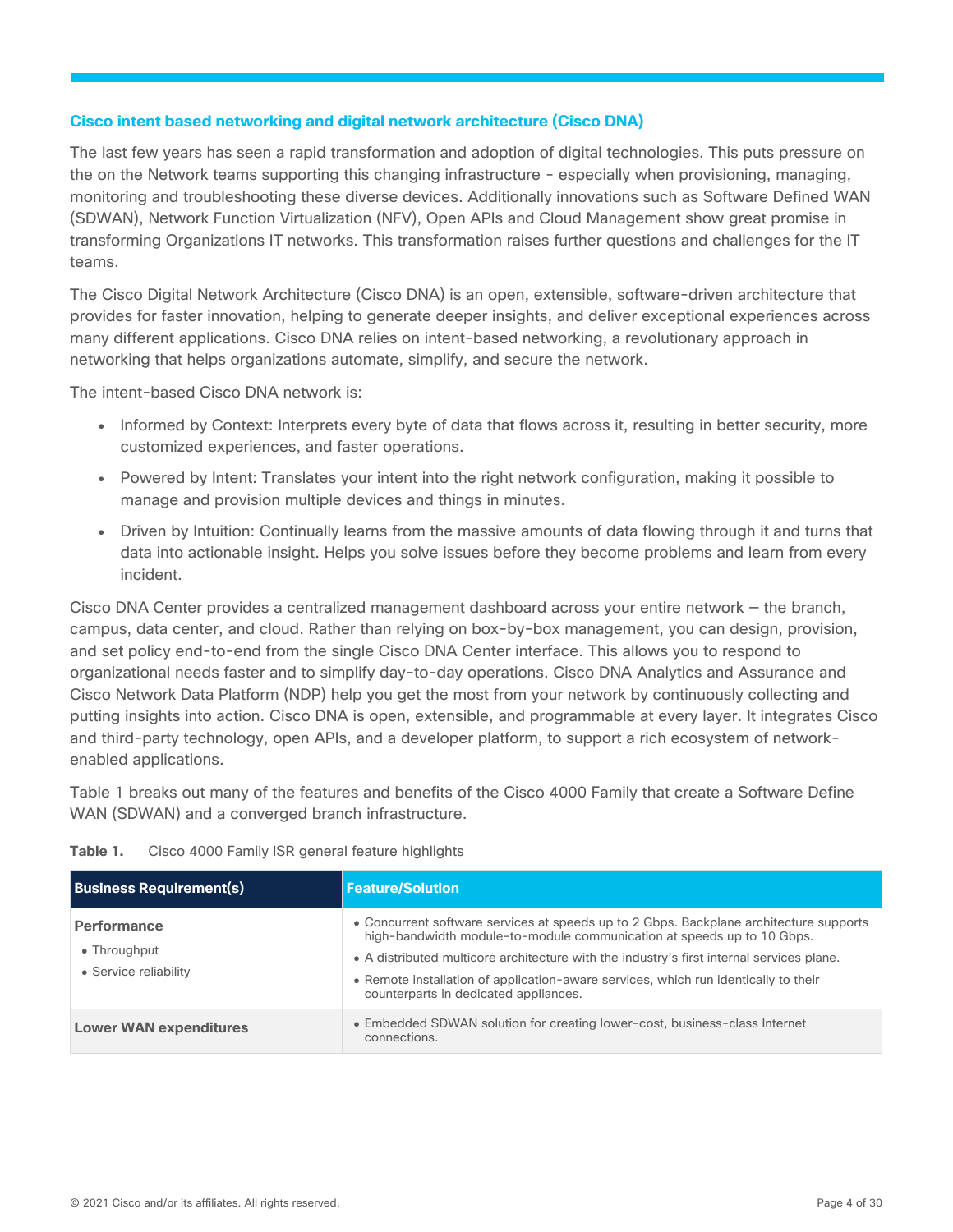| <b>Business Requirement(s)</b>                                                                         | <b>Feature/Solution</b>                                                                                                                                                                                                                                                                                                                                                                                                                                                                                                                                                                                                                                                                                                                                                                                                                                                                                                                           |
|--------------------------------------------------------------------------------------------------------|---------------------------------------------------------------------------------------------------------------------------------------------------------------------------------------------------------------------------------------------------------------------------------------------------------------------------------------------------------------------------------------------------------------------------------------------------------------------------------------------------------------------------------------------------------------------------------------------------------------------------------------------------------------------------------------------------------------------------------------------------------------------------------------------------------------------------------------------------------------------------------------------------------------------------------------------------|
| Pay-as-you-grow<br>• Performance upgrade model<br>• Investment protection<br>• CapEx budget management | • Router capacity can be increased with a remote performance-on-demand license<br>upgrade (no hardware upgrade) for exceptional savings.                                                                                                                                                                                                                                                                                                                                                                                                                                                                                                                                                                                                                                                                                                                                                                                                          |
| Superior and secure user application<br>experiences                                                    | • ISR-AX "Application Experience" software bundle with advanced routing and network<br>monitoring services.<br>. Dynamic Multipoint VPN (DMVPN), zone-based firewalls, Intrusion Prevention (Snort &<br>Umbrella Branch) and Content Management using Cisco Cloud Web security &<br>OpenDNS protecting data, providing authentication credentials, and transmissions not<br>backhauled through the data center.<br>• Secure boot feature performs hardware-based authentication of the bootloader<br>software to prevent malicious or unintended software from booting on the system.<br>• Code signing verifies digital signatures of executables prior to loading to prevent<br>execution of altered or corrupted code.<br>• Hardware authentication protects against hardware counterfeiting by using an on-board<br>tamper-proof silicon, including field replaceable modules. If authentication fails, the<br>module is not allowed to boot. |
| IT consolidation, space savings, and<br><b>improved Total Cost of Ownership</b><br>(TCO)               | • Single converged branch platform integrates routing, switching, virtual server, storage,<br>security, unified communications, WAN optimization, and performance management<br>tools.                                                                                                                                                                                                                                                                                                                                                                                                                                                                                                                                                                                                                                                                                                                                                            |
| <b>Business continuity and increased</b><br>resiliency                                                 | • ISR 4400 Series models (4461, 4451, and 4431 ISRs) support dual integrated power<br>supplies for backup. The entire ISR 4000 Family supports optional power supply<br>capable of delivering additional PoE power to endpoints.<br>• Modular network interfaces with diverse connection options for load-balancing and<br>network resiliency.<br>• Modular interfaces with online removal and insertion (OIR) for module upgrades without<br>network disruption.<br>• Cisco Unified Survivable Remote Site Telephony (SRST), which serves as a resiliency<br>complement to Cisco Hosted Collaboration Solution (HCS), a Cisco cloud-based UC<br>service.<br>• Support for multiple, diverse access links: T1/E1, T3/E3, Serial, xDSL, Gigabit and Ten-<br>Gigabit Ethernet.                                                                                                                                                                      |
| Lower telephony costs with VoIP and<br>rich media experiences                                          | • High-performance analog/digital gateway, allowing VoIP over less expensive Session<br>Initiation Protocol (SIP) trunks.<br>• Integrated IP PBX (Cisco Unified Communications Express) and Session Border<br>Controller (Cisco Unified Border Element, or CUBE).                                                                                                                                                                                                                                                                                                                                                                                                                                                                                                                                                                                                                                                                                 |
| <b>Easier manageability and support</b>                                                                | • Single, universal software image for all features and performance-on-demand licensing<br>flexibility.<br>• No additional services and support needed for compute and storage.<br>• Supported by Cisco and third-party management tools, with programmability and<br>automation.                                                                                                                                                                                                                                                                                                                                                                                                                                                                                                                                                                                                                                                                 |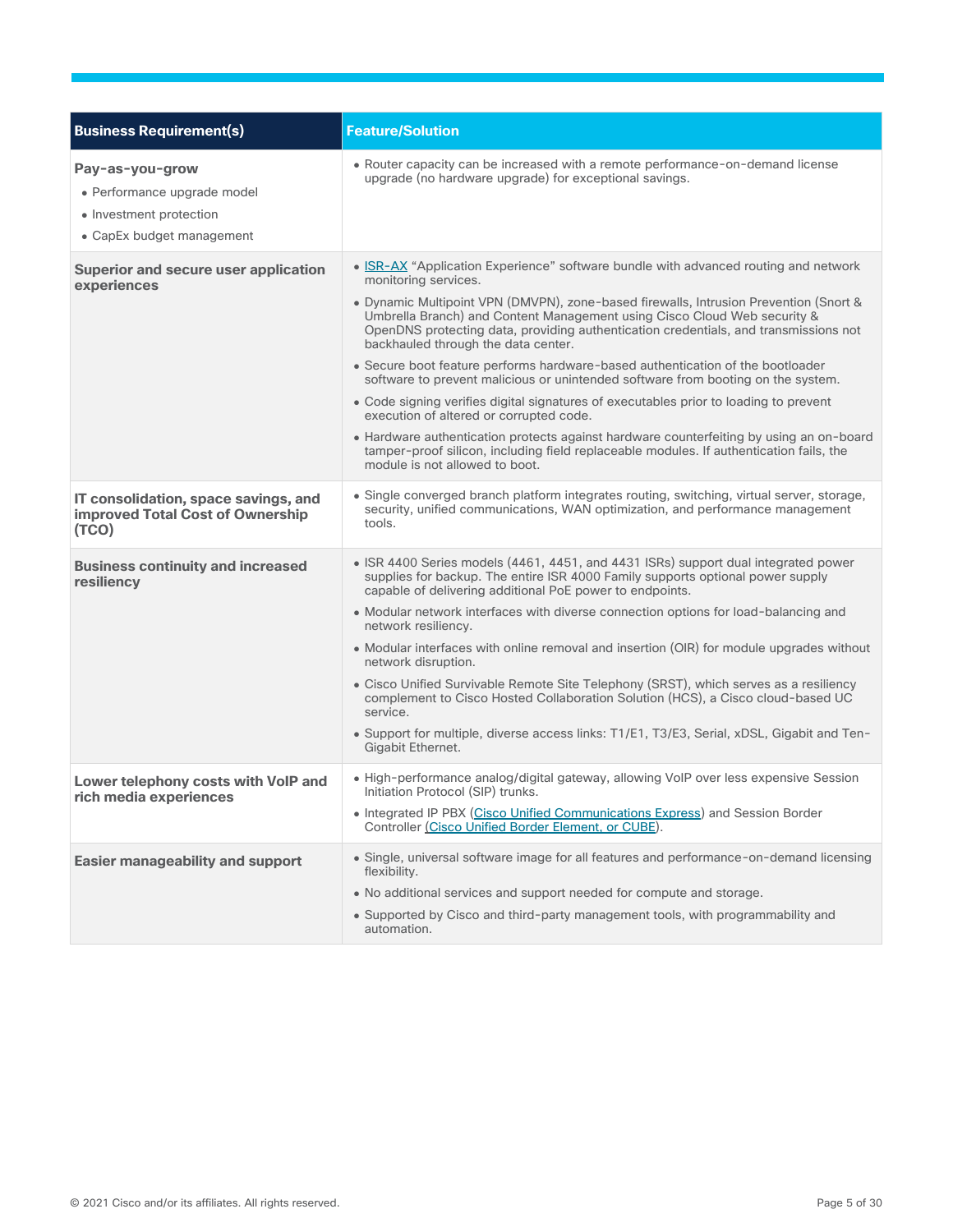## Platform architecture

Table 2 lists the primary hardware architectural features and benefits of the Cisco 4000 Family. The routers run modular Cisco IOS XE Software, widely deployed in the world's most demanding networks. The software's comprehensive portfolio of services spans multiple technology areas, including security, WAN optimization, app and network Quality of Service (QoS), and embedded management.

| Table 2. | Architectural highlights |  |
|----------|--------------------------|--|
|----------|--------------------------|--|

| <b>Architectural Features</b>                                           | <b>Benefits/Description</b>                                                                                                                                                                                                                                                                                                                                                                                                                                                                                                                                                                                                                                 |
|-------------------------------------------------------------------------|-------------------------------------------------------------------------------------------------------------------------------------------------------------------------------------------------------------------------------------------------------------------------------------------------------------------------------------------------------------------------------------------------------------------------------------------------------------------------------------------------------------------------------------------------------------------------------------------------------------------------------------------------------------|
| <b>Multicore processors</b>                                             | • High-performance multicore processors support high-speed WAN connections. The data plane<br>uses an emulated Flow Processor (FP) that delivers Application-Specific Integrated Circuit<br>(ASIC)-like performance that does not degrade as services are added.                                                                                                                                                                                                                                                                                                                                                                                            |
| <b>Embedded IP Security (IPsec)</b><br><b>VPN hardware acceleration</b> | • Increases scalability. When combined with an optional Cisco IOS XE Software Security license,<br>enables WAN link security and VPN services.                                                                                                                                                                                                                                                                                                                                                                                                                                                                                                              |
| <b>Integrated Gigabit Ethernet</b><br>ports                             | • The Cisco 4000 Family provides up to four built-in 10/100/1000 Ethernet ports for WAN or<br>LAN.<br>• Based on the platform, some of the 10/100/1000 Ethernet ports can support Small Form-<br>Factor Pluggable (SFP)-based connectivity in addition to RJ-45 connections, enabling fiber or<br>copper connectivity.<br>• Optionally, depending on the platform, up to 30W PoE+ can be enabled on two of the built-in<br>front panel Gigabit Ethernet interfaces to provide power to external devices such as fourth-<br>generation (4G) LTE routers.<br>• An additional dedicated Gigabit Ethernet port is provided for device management <sup>1</sup> . |
| <b>USB-based console access</b>                                         | • A mini type-B USB console port <sup>1</sup> supports management connectivity when traditional serial<br>ports are not available.<br>• Traditional console and auxiliary ports are also available <sup>2</sup> .                                                                                                                                                                                                                                                                                                                                                                                                                                           |
| <b>Optional integrated power</b><br>supply for distribution of PoE      | • An optional upgrade to the internal power supply provides inline power (802.3af-compliant PoE)<br>or 802.3at-compliant PoE+) to optional integrated switch modules.<br>• Redundant PoE conversion modules provide an additional layer of fault tolerance.                                                                                                                                                                                                                                                                                                                                                                                                 |
| <b>Optional integrated Redundant</b><br><b>Power Supply (RPS)</b>       | • For the ISR 4400 Series, power redundancy is available by installing an optional integrated RPS<br>for decreasing network downtime and protecting the network from power failures.<br>. Optional PoE boost mode increases total PoE capacity to up to 1000W.                                                                                                                                                                                                                                                                                                                                                                                              |
| <b>Cisco Enhanced Services</b><br>Module (SM-X)                         | • Each service-module slot offers high data-throughput capability of up to 10 Gbps toward the<br>system and up to 1 Gbps to other module slots.<br>• Support for both single- and double-wide service modules provides flexibility in deployment<br>options.<br>• An SM-X slot can be converted into a Network Interface Module (NIM) slot using an optional<br>carrier card.<br>• Service modules support Online Insertion and Removal (OIR), avoiding network disruption when<br>installing new or replacement modules <sup>1</sup> .                                                                                                                     |

<span id="page-5-0"></span><sup>1</sup> Not supported on ISR4221

<sup>&</sup>lt;sup>2</sup> ISR4221 supports shared Console & Auxiliary ports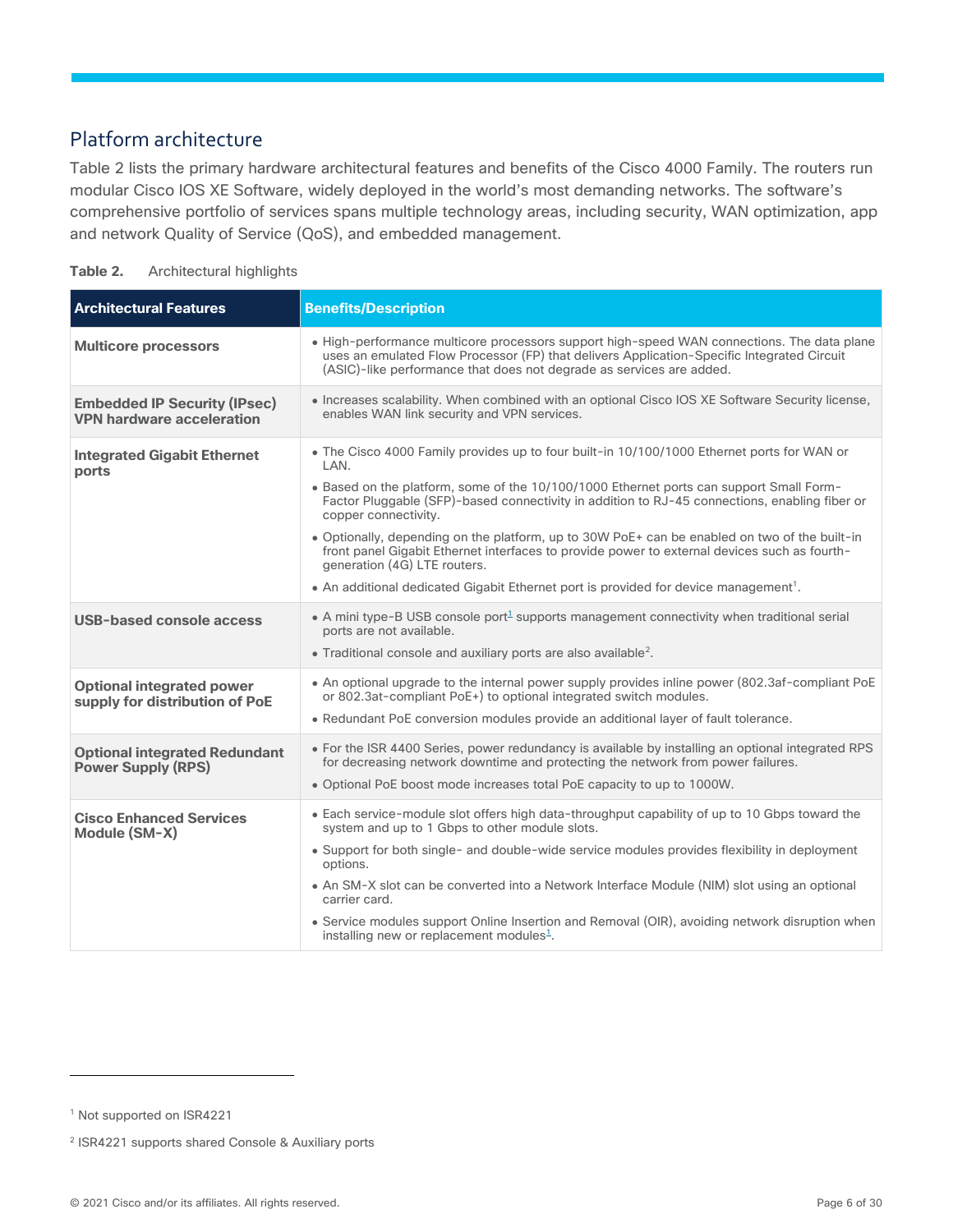| <b>Architectural Features</b>                                      | <b>Benefits/Description</b>                                                                                                                                                                                                                                                                                                                                                                                                                           |
|--------------------------------------------------------------------|-------------------------------------------------------------------------------------------------------------------------------------------------------------------------------------------------------------------------------------------------------------------------------------------------------------------------------------------------------------------------------------------------------------------------------------------------------|
| <b>Cisco Network Interface</b><br>Modules (NIMs) <sup>3</sup>      | • Up to three integrated NIM slots on the Cisco 4000 Family allow for flexible configurations.<br>• Each NIM slot offers options of up to two 2Gbps connections. One towards the route processor<br>and one for direct module to module communication. The ISR 4221 has only one 1Gbps<br>connection to the Route Processor<br>• NIMs support OIR.<br>• Special NIMs add support Solid-State Drives (SSDs) and Hard Disk Drives (HDDs) <sup>1</sup> . |
| <b>Cisco Integrated Services Card</b><br>(ISC) slot on motherboard | • Integrated Services Card natively supports the new Cisco High-Density Packet Voice Digital<br>Signal Processor Modules (PVDM4s), providing greater-density rich-media voice.<br>• Each Integrated Services Card slot connects to the system architecture through an up-to 2-<br>Gbps link.<br>• Future modules can be hosted on the Integrated Services Card slot, improving system<br>functions.                                                   |
| <b>Flash memory support</b>                                        | • A single flash memory slot is available to support high-speed storage densities, upgradable to<br>up to 32 GB. The ISR4221 ships with a fixed 8GB Flash<br>• Two USB type A 2.0 ports provide capabilities for convenient storage <sup>1</sup> .                                                                                                                                                                                                    |
| <b>DRAM</b>                                                        | • For the ISR 4400 Series, the default control-plane memory is 4 GB, upgradable to 16 GB to<br>provide additional scalability for control-plane features. The default data-plane memory is 2<br>GB.<br>• For the ISR 4300 Series, the default memory is 4 GB, upgradable to 16 GB (only 8GB for 4321)<br>to provide additional scalability.<br>• The ISR 4200 Series comes with 4GB Fixed DRAM                                                        |

## Managing your Cisco ISR 4000 Family ISRs

The Cisco network management applications listed at the top of Table 3 are standalone products that can be purchased or downloaded to manage your Cisco network devices. The applications are built specifically for the different operational phases; select those that best fit your needs. Those management capabilities listed under the "Cisco IOS Software XE Embedded Management" heading are directly integrated into the routers' software operating system.

**Table 3.** Cisco DNA Center

| <b>Operational Phase</b>                                                      | <b>Application</b>               | <b>Description</b>                                                                                                                                                                                                                                                                                                                                                                                 |
|-------------------------------------------------------------------------------|----------------------------------|----------------------------------------------------------------------------------------------------------------------------------------------------------------------------------------------------------------------------------------------------------------------------------------------------------------------------------------------------------------------------------------------------|
| Device staging and<br>configuration                                           | WebUI                            | • A GUI-based device-management tool for Cisco IOS and Cisco IOS XE<br>Software-based access routers. This tool simplifies routing, firewall, VPN,<br>unified communications, and WAN and LAN configuration through easy-<br>to-use wizards.                                                                                                                                                       |
| Network-wide deployment,<br>configuration, monitoring, and<br>troubleshooting | Cisco Prime™<br>Infrastructure   | • Offers comprehensive lifecycle management of wired and wireless<br>access, campus, and branch-office networks, rich visibility into end-user<br>connectivity, and application performance assurance.<br>• Provides wired lifecycle functions such as inventory, configuration, and<br>image management; automated deployment; compliance reporting;<br>integrated best practices; and reporting. |
| Staging, deployment, and<br>changes to configuration and<br>image files       | Cisco<br>Configuration<br>Engine | • A secure network management product that provides zero-touch image<br>and configuration distribution through centralized, template-based<br>management.                                                                                                                                                                                                                                          |

© 2021 Cisco and/or its affiliates. All rights reserved. Page 7 of 30

<sup>3</sup> Unified Communications (UC) and UC based NIM's are not supported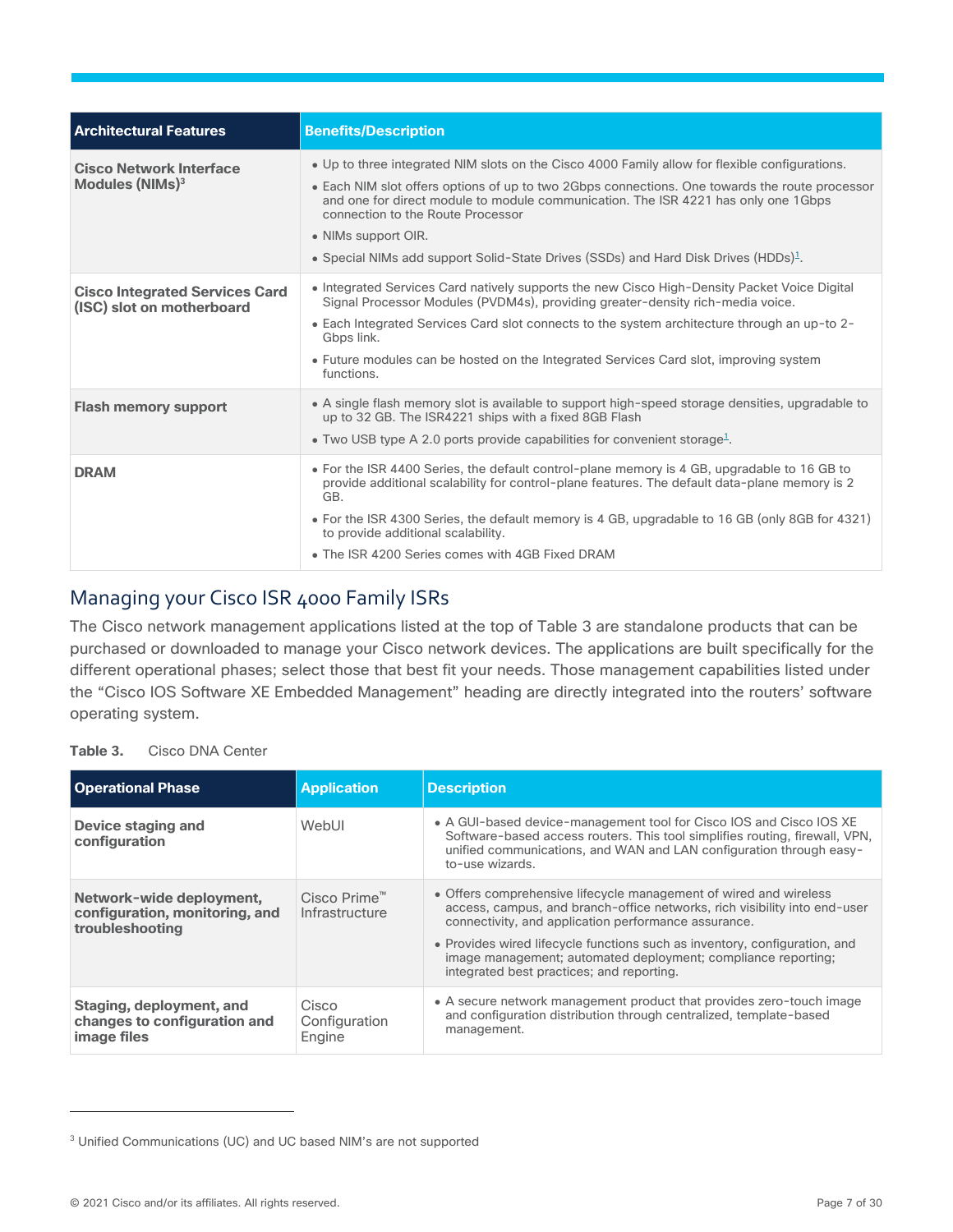| <b>Operational Phase</b>                                               | <b>Application</b>                     | <b>Description</b>                                                                                                                                                                                                                                        |
|------------------------------------------------------------------------|----------------------------------------|-----------------------------------------------------------------------------------------------------------------------------------------------------------------------------------------------------------------------------------------------------------|
| <b>Context-aware security</b><br>configuration and monitoring          | Cisco Prime<br><b>Security Manager</b> | • Management tool for configuring and managing context-aware security.<br>The application supports both single- and multi-device manager form<br>factors.<br>• Provides the ability to write and enforce the granular context-aware<br>security policies. |
| <b>Cisco Wide Area Application</b><br><b>Service (WAAS) management</b> | Cisco WAAS<br><b>Central Manager</b>   | • The management tool for the WAAS <sup>14</sup> , (WAN optimization and application<br>acceleration) integrated service. It provides a centralized mechanism for<br>configuring WAAS features, reporting, and monitoring.                                |

| <b>Cisco IOS XE Software Embedded Management Capabilities</b>                                           |                                                                                                                                                                                                                                                     |  |  |  |  |
|---------------------------------------------------------------------------------------------------------|-----------------------------------------------------------------------------------------------------------------------------------------------------------------------------------------------------------------------------------------------------|--|--|--|--|
| l Feature                                                                                               | <b>Description</b>                                                                                                                                                                                                                                  |  |  |  |  |
| <b>Cisco IOS Embedded Event Manager</b><br>(EEM)                                                        | • A distributed and customized approach to event detection and recovery.<br>• Offers the ability to monitor events and take informational, corrective, or any desired<br>FFM action when the monitored events occur or when a threshold is reached. |  |  |  |  |
| <b>Cisco IOS XE IP Service-Level</b><br><b>Agreements (IP SLAs)</b>                                     | • Helps assure the performance of new business-critical IP applications as well as IP<br>services that use data and voice in an IP network.                                                                                                         |  |  |  |  |
| <b>SNMP, Remote Monitoring (RMON),</b><br>syslog, NetFlow, IP Flow Information<br><b>Export (IPFix)</b> | • Network monitoring and accounting tools.                                                                                                                                                                                                          |  |  |  |  |

## <span id="page-7-0"></span>Product specifications

Table 4 lists the general product specifications for the Cisco 4000 Family routers.

| <b>Technical</b><br><b>Specifications</b>                                                | <b>Cisco 4461</b> | <b>Cisco 4451</b> | <b>Cisco 4431</b> | <b>Cisco 4351</b> | <b>Cisco 4331</b> | <b>Cisco 4321</b> | Cisco 4221 |
|------------------------------------------------------------------------------------------|-------------------|-------------------|-------------------|-------------------|-------------------|-------------------|------------|
| Aggregate<br><b>Throughput</b><br>(Default)                                              | 1.5Gbps           | 1 Gbps            | 500 Mbps          | 200 Mbps          | 100 Mbps          | 50 Mbps           | 35Mbps     |
| <b>Aggregate</b><br><b>Throughput</b><br>(Performance)<br>License)                       | 3Gbps             | 2 Gbps            | 1 Gbps            | 400 Mbps          | 300 Mbps          | 100 Mbps          | 75 Mbps    |
| <b>Aggregate CEF</b><br>Onlv <sup>5</sup><br><b>Throughput</b><br><b>(Boost License)</b> | Over 7Gbps        | Over 4Gbps        | Over 4Gbps        | Over 2Gbps        | Over 2Gbps        | 1.5Gbps           | 1.2Gbps    |

**Table 4.** Specifications of Cisco 4000 Family integrated services routers

<sup>&</sup>lt;sup>4</sup> It is suggested to use AppNav with an External WAAS device for the ISR4221

<sup>5</sup> Using onboard Gigabit Ethernet Interfaces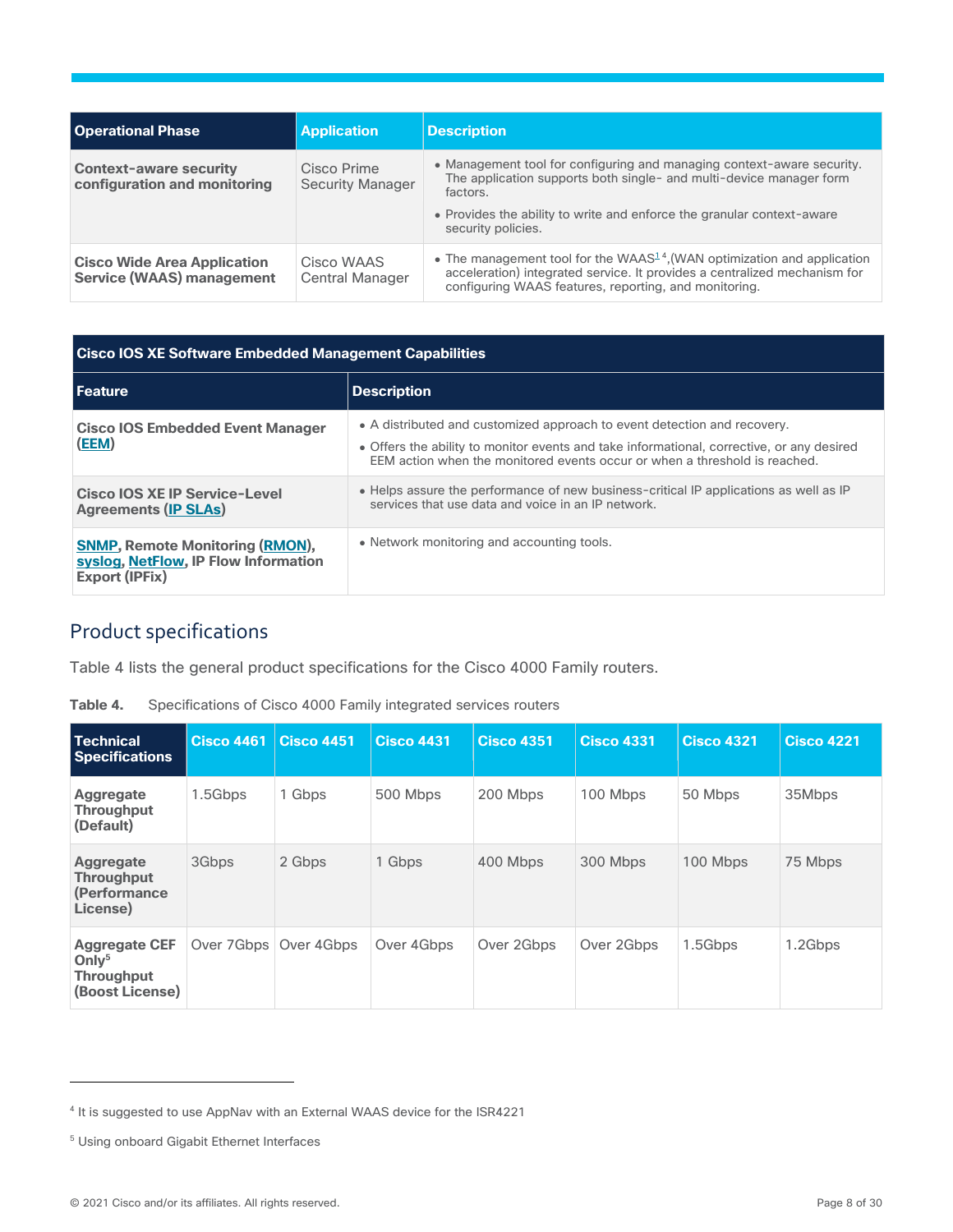| <b>Technical</b><br><b>Specifications</b>                                                                                                                         | <b>Cisco 4461</b> | <b>Cisco 4451</b>                                                 | <b>Cisco 4431</b> | <b>Cisco 4351</b>                                              | <b>Cisco 4331</b>        | <b>Cisco 4321</b>        | <b>Cisco 4221</b>   |
|-------------------------------------------------------------------------------------------------------------------------------------------------------------------|-------------------|-------------------------------------------------------------------|-------------------|----------------------------------------------------------------|--------------------------|--------------------------|---------------------|
| <b>Total onboard</b><br><b>WAN or LAN</b><br>10/100/1000<br>ports                                                                                                 | $\overline{4}$    | $\overline{4}$                                                    | 4                 | 3                                                              | $\mathfrak{S}$           | $\overline{2}$           | $\overline{2}$      |
| <b>Total onboard</b><br><b>WAN or LAN</b><br>10Gbps ports                                                                                                         | $\overline{2}$    | $\qquad \qquad -$                                                 | $\qquad \qquad -$ | $\qquad \qquad -$                                              | $\overline{\phantom{a}}$ | $\overline{\phantom{a}}$ | $\qquad \qquad -$   |
| RJ-45-based<br>ports                                                                                                                                              | $\overline{4}$    | $\overline{4}$                                                    | 4                 | 3                                                              | $\overline{2}$           | $\sqrt{2}$               | $\overline{2}$      |
| <b>SFP-based</b><br>ports                                                                                                                                         | $\overline{4}$    | $\overline{4}$                                                    | 4                 | $\mathfrak{Z}$                                                 | $\overline{2}$           | $\mathbf{1}$             | 1                   |
| <b>Enhanced</b><br>service-<br>module slots                                                                                                                       | 3                 | $\overline{2}$                                                    | $\overline{0}$    | $\overline{2}$                                                 | $\mathbf{1}$             | $\overline{0}$           | $\mathbf 0$         |
| <b>Doublewide</b><br>service-<br>module slots                                                                                                                     | $\overline{2}$    | 1 (assumes<br>no<br>singlewide<br>$SM-X$<br>modules<br>installed) | $\mathbf 0$       | 1 (assumes<br>no singlewide<br>$SM-X$<br>modules<br>installed) | $\mathbf 0$              | $\mathbf 0$              | $\mathsf{O}\xspace$ |
| <b>NIM slots</b>                                                                                                                                                  | 3                 | 3                                                                 | 3                 | 3                                                              | $\overline{2}$           | $\overline{2}$           | $\overline{2}$      |
| OIR (all I/O<br>modules)                                                                                                                                          | Yes               | Yes                                                               | Yes               | Yes                                                            | Yes                      | Yes                      | No                  |
| <b>Onboard ISC</b><br>slot                                                                                                                                        | $\mathbf{1}$      | $\mathbf{1}$                                                      | $\mathbf{1}$      | 1                                                              | $\mathbf{1}$             | $\mathbf{1}$             | No                  |
| <b>Default</b><br>memory<br>double-data-<br>rate 3 (DDR3)<br>error-<br>correction-<br>code (ECC)<br><b>DRAM</b><br>(Combined<br>control/service<br>s/data planes) | <b>NA</b>         | <b>NA</b>                                                         | <b>NA</b>         | 4 GB                                                           | 4 GB                     | 4 GB                     | 4GB                 |
| <b>Maximum</b><br>memory DDR3<br><b>ECC DRAM</b><br>(Combined<br>control/service<br>s/data planes)                                                                | <b>NA</b>         | <b>NA</b>                                                         | <b>NA</b>         | 16 GB                                                          | 16 GB                    | 8 GB                     | 4GB                 |
| <b>Default</b><br>memory DDR3<br><b>ECC DRAM</b><br>(data plane)                                                                                                  | 4 GB              | 2 GB                                                              | 2 GB              | NA                                                             | <b>NA</b>                | <b>NA</b>                | <b>NA</b>           |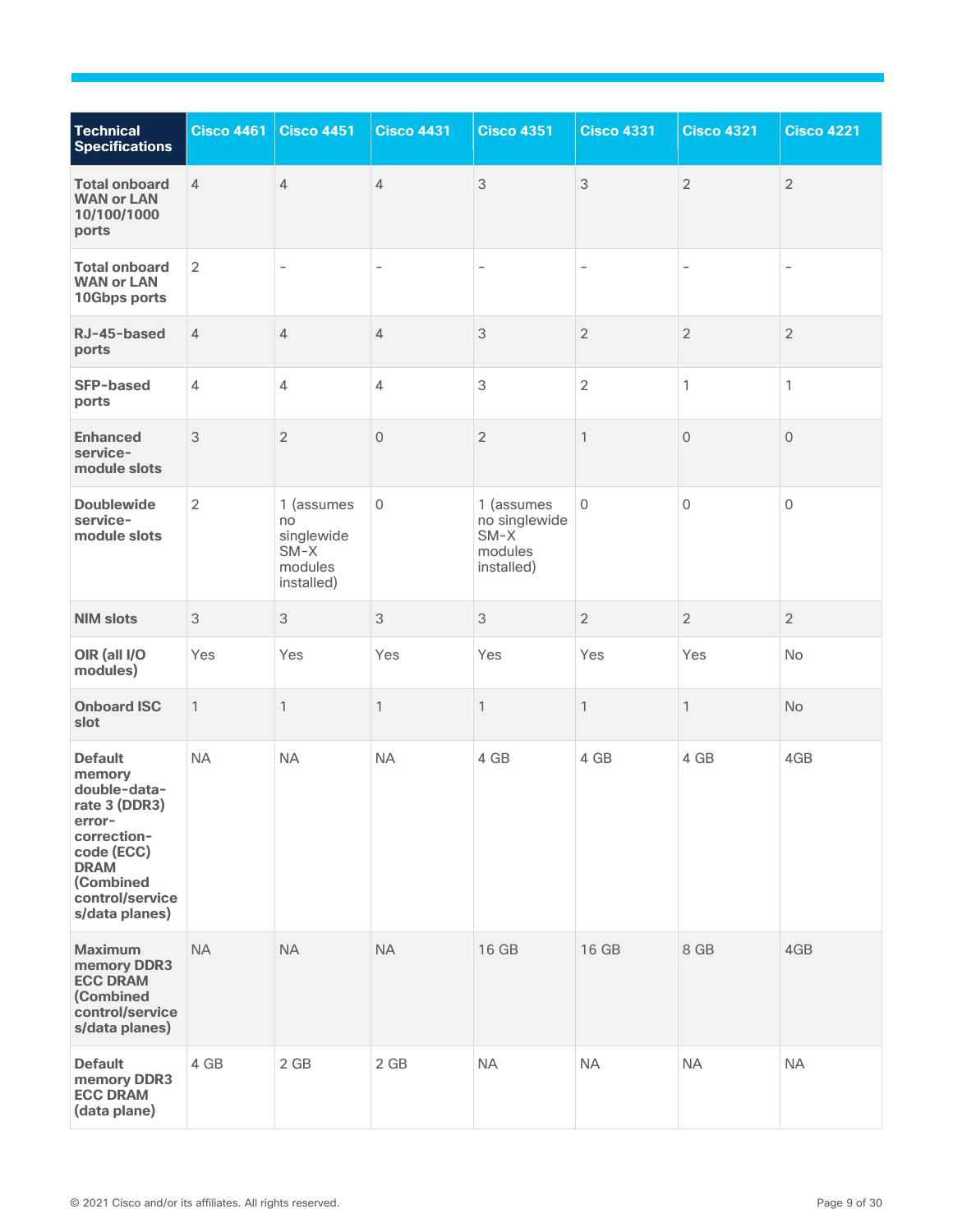<span id="page-9-0"></span>

| <b>Technical</b><br><b>Specifications</b>                                        | <b>Cisco 4461</b>              | <b>Cisco 4451</b>           | <b>Cisco 4431</b>            | <b>Cisco 4351</b>           | <b>Cisco 4331</b>              | <b>Cisco 4321</b>       | <b>Cisco 4221</b>            |
|----------------------------------------------------------------------------------|--------------------------------|-----------------------------|------------------------------|-----------------------------|--------------------------------|-------------------------|------------------------------|
| <b>Maximum</b><br>memory DDR3<br><b>ECC DRAM</b><br>(data plane)                 | 4 GB                           | 2 GB                        | 2 GB                         | <b>NA</b>                   | <b>NA</b>                      | <b>NA</b>               | <b>NA</b>                    |
| <b>Default</b><br>memory DDR3<br><b>ECC DRAM</b><br>(control/servic<br>es plane) | 8 GB                           | 4 GB                        | 4 GB                         | <b>NA</b>                   | <b>NA</b>                      | <b>NA</b>               | <b>NA</b>                    |
| <b>Maximum</b><br>memory DDR3<br><b>ECC DRAM</b><br>(control/servic<br>es plane) | 32 GB                          | 16 GB                       | 16 GB                        | <b>NA</b>                   | <b>NA</b>                      | <b>NA</b>               | <b>NA</b>                    |
| <b>Default flash</b><br>memory                                                   | 8 GB                           | 8 GB                        | 8 GB                         | 4 GB                        | 4 GB                           | 4 GB                    | 8GB                          |
| <b>Maximum flash</b><br>memory                                                   | 32 GB                          | 32 GB                       | 32 GB                        | 16 GB                       | 16 GB                          | 8 GB                    | 8GB                          |
| <b>External USB</b><br>2.0 slots (type<br>A)                                     | $\overline{2}$                 | $\overline{2}$              | $\overline{c}$               | $\overline{2}$              | 1                              | 1                       | 1                            |
| <b>USB console</b><br>port-type B<br>mini (up to<br>115.2 kbps)                  | $\mathbf{1}$                   | 1                           | 1                            | 1                           | 1                              | 1                       | $\mathbf{0}$                 |
| <b>Serial console</b><br>port - RJ45 (up<br>to 115.2 kbps)                       | $\mathbf{1}$                   | 1                           | 1                            | 1                           | 1                              | 1                       | 1 (combo<br>CON/AUX<br>port) |
| <b>Serial auxiliary</b><br>port - RJ45 (up<br>to 115.2 kbps)                     | $\mathbf{1}$                   | 1                           | 1                            | 1                           | 1                              | 1                       | 1 (combo<br>CON/AUX<br>port) |
| Power-supply<br>options                                                          | Internal:<br>AC, DC and<br>PoE | Internal: AC,<br>DC and PoE | Internal: AC,<br>DC, and PoE | Internal: AC,<br>DC and PoE | Internal:<br>AC, DC and<br>PoE | External: AC<br>and PoE | <b>External AC</b><br>only   |
| <b>Redundant</b><br>power supply                                                 | Internal:<br>AC, DC and<br>PoE | Internal: AC,<br>DC and PoE | Internal: AC,<br>DC, and PoE | N/A                         | N/A                            | N/A                     | <b>NA</b>                    |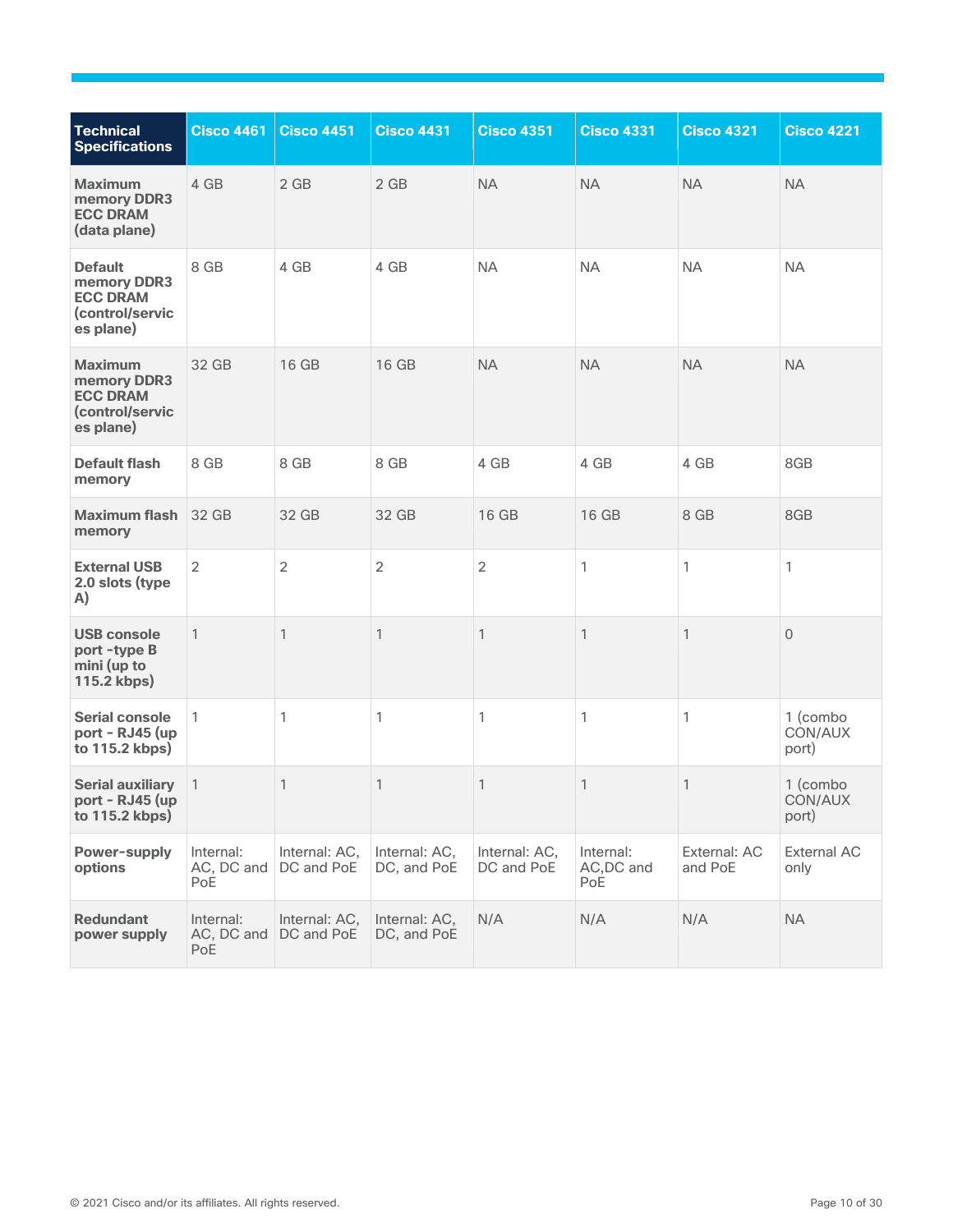<span id="page-10-0"></span>

| <b>Technical</b><br><b>Specifications</b>                                                       | <b>Cisco 4461</b>                                                           | <b>Cisco 4451</b>                                                           | <b>Cisco 4431</b>                                                    | <b>Cisco 4351</b>                                       | <b>Cisco 4331</b>                                      | <b>Cisco 4321</b>                                      | <b>Cisco 4221</b>                                      |
|-------------------------------------------------------------------------------------------------|-----------------------------------------------------------------------------|-----------------------------------------------------------------------------|----------------------------------------------------------------------|---------------------------------------------------------|--------------------------------------------------------|--------------------------------------------------------|--------------------------------------------------------|
| <b>Power Specifications</b>                                                                     |                                                                             |                                                                             |                                                                      |                                                         |                                                        |                                                        |                                                        |
| <b>AC</b> input<br>voltage                                                                      | 100 to 240<br><b>VAC</b><br>autoranging                                     | 100 to 240<br><b>VAC</b><br>autoranging                                     | 100 to 240<br><b>VAC</b><br>autoranging                              | 100 to 240<br><b>VAC</b><br>autoranging                 | 100 to 240<br><b>VAC</b><br>autoranging                | 100 to 240<br><b>VAC</b><br>autoranging                | 100 to 240<br><b>VAC</b><br>autoranging                |
| <b>DC</b> Input<br><b>Voltage</b><br><b>Input Voltage</b><br><b>Input Current</b>               | $48 - 60V$<br>12A Max                                                       | $48 - 60V$<br>12A Max                                                       | $48 - 60V$<br>12A Max                                                | <b>NA</b><br><b>NA</b>                                  | $24 - 60V$<br>$14 - 5A$                                | <b>NA</b><br><b>NA</b>                                 | <b>NA</b><br><b>NA</b>                                 |
| <b>AC</b> input<br>frequency                                                                    | 47 to 63 Hz                                                                 | 47 to 63 Hz                                                                 | 47 to 63 Hz                                                          | 47 to 63 Hz                                             | 47 to 63 Hz                                            | 47 to 63 Hz                                            | 47 to 63 Hz                                            |
| <b>AC</b> input<br>current range,<br><b>AC power</b><br>supply<br>(maximum)                     | 7.1 to 3.0A                                                                 | 7.1 to 3.0A                                                                 | 3 to 1.3A                                                            | 7.1 to 3.0A                                             | 3 to 1.3A                                              | 1.5 to 0.6A                                            | 1.5 to 0.6A                                            |
| <b>AC input surge</b><br>current                                                                | 60 A peak<br>and less<br>than 5<br>Arms per<br>half cycle                   | <50A                                                                        | 60 A peak<br>and less than<br>5 Arms per<br>half cycle               | 60 A peak<br>and less than<br>12 Arms per<br>half cycle | 60 A peak<br>and less than<br>5 Arms per<br>half cycle | 90 A peak<br>and less than<br>3 Arms per<br>half cycle | 90 A peak<br>and less than<br>3 Arms per<br>half cycle |
| <b>Typical power</b><br>(no modules)<br>(watts)                                                 |                                                                             | 158                                                                         | 65                                                                   | 48                                                      | 42                                                     | 36                                                     | 24                                                     |
| <b>Maximum</b><br>power with AC<br>power supply<br>(watts)                                      | 1000W (no<br>PoE)                                                           | 450 (no PoE)                                                                | 250 (no PoE)                                                         | 430                                                     | 250                                                    | 125                                                    | 90                                                     |
| <b>Maximum</b><br>power with DC<br>power supply<br>(watts)                                      | 437 (no<br>PoE)                                                             | 437 (no PoE) 437 (no PoE)                                                   |                                                                      | 437 (no PoE)                                            | 250 (no PoE)                                           |                                                        |                                                        |
| <b>Maximum</b><br>power with PoE<br>power supply<br>(platform only)<br>(watts)                  | 1000 with<br>PoE<br>redundant<br>1450 with<br>PoE boost<br>no<br>redundancy | 1000 with<br>PoE<br>redundant<br>1450 with<br>PoE boost<br>no<br>redundancy | 500 with PoE<br>redundant<br>1000 with<br>PoE boost no<br>redundancy | 990                                                     | 530                                                    | 260                                                    | NA (No PoE<br>Support)                                 |
| <b>Maximum</b><br>endpoint PoE<br>power<br>available from<br><b>PoE power</b><br>supply (watts) | 500 W with<br>optional<br>redundancy                                        | 500 W with<br>optional<br>redundancy                                        | 250 W with<br>optional<br>redundancy                                 | 500                                                     | 250                                                    | 120                                                    | NA (No PoE<br>Support)                                 |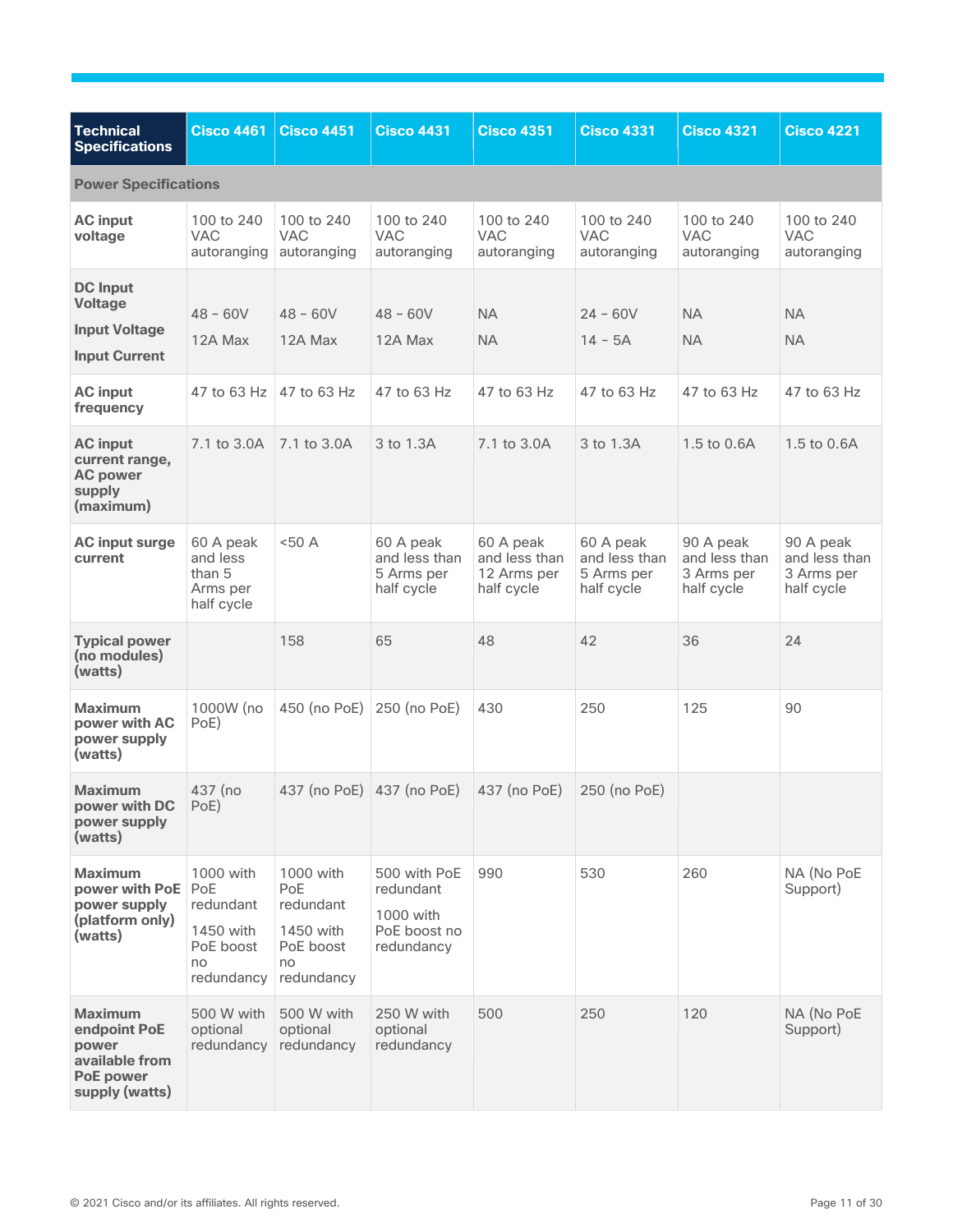<span id="page-11-0"></span>

| <b>Technical</b><br><b>Specifications</b>                                              | <b>Cisco 4461</b>                                                     | <b>Cisco 4451</b>                                                   | <b>Cisco 4431</b>                                                | <b>Cisco 4351</b>                                                     | <b>Cisco 4331</b>                                                  | <b>Cisco 4321</b>                                                                    | <b>Cisco 4221</b>                                                                        |
|----------------------------------------------------------------------------------------|-----------------------------------------------------------------------|---------------------------------------------------------------------|------------------------------------------------------------------|-----------------------------------------------------------------------|--------------------------------------------------------------------|--------------------------------------------------------------------------------------|------------------------------------------------------------------------------------------|
| <b>Maximum</b><br>endpoint PoE<br>power capacity<br>with PoE boost<br>(watts)          | 950 W no<br>redundancy                                                | 950 W no<br>redundancy                                              | 500 W no<br>redundancy                                           | N/A                                                                   | N/A                                                                | N/A                                                                                  | NA (No PoE<br>Support)                                                                   |
| <b>Sizes and Weights</b>                                                               |                                                                       |                                                                     |                                                                  |                                                                       |                                                                    |                                                                                      |                                                                                          |
| <b>Dimensions</b><br>$(H \times W \times D)$                                           | 3.5 x 17.25<br>x 18.5 in                                              | $3.5 \times 17.25 \times$<br>18.5 in                                | $1.73 \times 17.25$<br>x 19.97 in                                | $3.5 \times 17.25 \times$<br>18.5 in                                  | 1.75 x 17.25<br>x 17.25 in                                         | 1.75 x 14.55<br>x 11.60 in                                                           | $1.72 \times 12.7 \times$<br>10"                                                         |
|                                                                                        | 88.9 x<br>438.15 x<br>$469.9$ mm)                                     | (88.9 x)<br>438.15 x<br>469.9 mm)                                   | (43.9 x)<br>438.15 x<br>$507.2$ mm)                              | (88.9 x)<br>438.15 x<br>469.9 mm)                                     | (44.45 x)<br>438.15 x<br>438.15 mm)                                | (44.55 x)<br>369.57x<br>294.64 mm)                                                   | $(43.7 \times 322.6)$<br>x 254 mm                                                        |
| <b>External Power</b><br><b>Supply</b><br><b>Dimensions</b><br>$(H \times W \times D)$ | N/A                                                                   | N/A                                                                 | N/A                                                              | N/A                                                                   | N/A                                                                | $2.95 \times 1.18 \times$<br>6.10 in<br>$(75 \times 30 \times$<br>$155 \text{ mm}$ ) | 37 x 73 x 152<br>mm (Phihong<br>mfg PN:<br>AA90U-<br>$120A-R$<br>$36.5 \times 67 \times$ |
|                                                                                        |                                                                       |                                                                     |                                                                  |                                                                       |                                                                    |                                                                                      | 155 mm<br>(Delta mfg<br>PN: ADP90GR<br>BA)                                               |
| <b>Shipping Box</b><br><b>Dimensions</b><br>$(H \times W \times D)$                    | 9.75x<br>$22.25 \times 26$<br>in<br>(24.76 x)<br>56.51 x<br>66.04 mm) | $9.75 \times 22.25$<br>x 26 in<br>(24.76 x<br>56.51x<br>$66.04$ mm) | 7.88 x 22.25<br>x 28.75 in<br>(200.2 x)<br>565.1 x<br>730.25 mm) | $9.75 \times 22.25$<br>$x$ 26 in<br>(24.76 x)<br>56.51 x 66.04<br>mm) | 7.125 x 22.75<br>x 22.5 in<br>(180.98 x<br>577.85 x<br>$571.5$ mm) | $7.0 \times 21.5 \times$<br>16.125 in<br>(177.8 x<br>546.1 x 409.6<br>mm)            | 4.13 x 18.25<br>x 12.94"<br>(104.9 x<br>463.6 x 328.7<br>mm)                             |
| <b>Rack height</b>                                                                     | 3 Rack<br>Units (3RU)                                                 | 2 Rack Units<br>(2RU)                                               | 1 Rack Units<br>(1RU)                                            | 2 Rack Units<br>(2RU)                                                 | 1 Rack Unit<br>(1RU)                                               | 1 Rack Unit<br>(1RU)                                                                 | 1 Rack Unit<br>(1RU)                                                                     |
| Rack-mount<br>19in. (48.3 cm)<br><b>EIA</b>                                            | Included                                                              | Included                                                            | Included                                                         | Included                                                              | Included                                                           | Included                                                                             | Optional                                                                                 |
| Rack-mount<br>23in. (58.4 cm)<br><b>EIA</b>                                            | Optional                                                              | Optional                                                            | Optional                                                         | Optional                                                              | Optional                                                           | N/A                                                                                  | <b>NA</b>                                                                                |
| <b>Wall-mount</b>                                                                      | No                                                                    | <b>No</b>                                                           | Yes                                                              | <b>No</b>                                                             | Yes                                                                | Mounting<br>holes under<br>chassis                                                   | Yes                                                                                      |
| Weight with 1,<br>450-WAC<br>power supply<br>(no modules)                              |                                                                       | 28.8 lb (13.1)<br>kg)                                               | N/A                                                              | 28.8 lb (13.1)<br>kg)                                                 | N/A                                                                | N/A                                                                                  | <b>NA</b>                                                                                |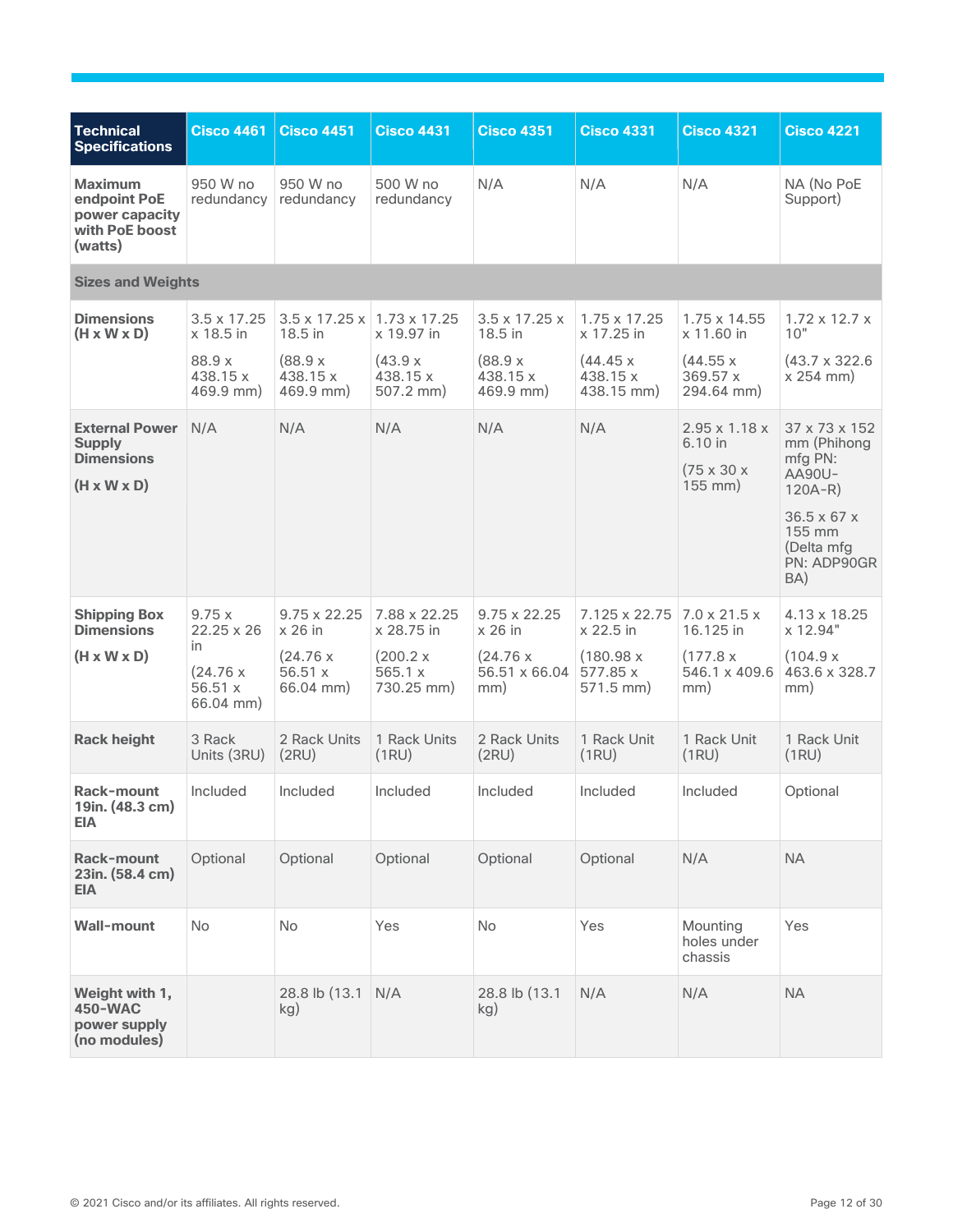| <b>Technical</b><br><b>Specifications</b>                                                  | <b>Cisco 4461</b>         | <b>Cisco 4451</b>         | <b>Cisco 4431</b>         | <b>Cisco 4351</b>                                                             | <b>Cisco 4331</b>         | <b>Cisco 4321</b>                                                       | <b>Cisco 4221</b>         |
|--------------------------------------------------------------------------------------------|---------------------------|---------------------------|---------------------------|-------------------------------------------------------------------------------|---------------------------|-------------------------------------------------------------------------|---------------------------|
| Weight with 1<br>1,000-WAC<br>power supply+<br>1 PoE power<br>module (no<br>other modules) |                           | 30.6 lb (13.9<br>kg)      | N/A                       | 29.0 lb (13.2)<br>kg)                                                         | N/A                       | N/A                                                                     | <b>NA</b>                 |
| <b>Weight with AC</b><br>PS (no<br>modules)                                                |                           | N/A                       | 18.5 lb (8.4<br>kg)       | N/A                                                                           | 13.5 lb (6.2)<br>kg)      | 7.7 lb (3.5 kg)<br>$+ 1.2$ lb (0.66)<br>kg) external<br><b>PS</b>       | 7.1 lb<br>(3.22kg)        |
| <b>Weight with DC</b><br>PS (no<br>modules)                                                |                           | 28.8lb<br>(13.1kg)        | 28.8lb<br>(13.1kg)        | 28.8lb<br>(13.1kg)                                                            | 13.5 lb (6.2)<br>kg)      |                                                                         |                           |
| <b>Weight with AC</b><br><b>PS with POE</b><br>(no modules)                                |                           | N/A                       | 18.6 lb (8.4<br>kg)       | N/A                                                                           | 14.1 lb (6.4<br>kg)       | N/A                                                                     | <b>NA</b>                 |
| <b>Typical weight</b><br>(fully loaded<br>with modules)                                    |                           | 42.7 lb (19.4<br>kg)      | 22.4 lb (10.2)<br>kg)     | 37.7 lb (17.1<br>kg)                                                          | 16.1 lb (7.3)<br>kg)      | $9.14$ lb $(4.2)$<br>kg) + 1.2 lb<br>$(0.66 \text{ kg})$<br>external PS | 8.11 lb<br>(3.68kg)       |
| <b>Packaging</b><br>Weight                                                                 |                           | 6.4 lb (2.9)<br>kg)       |                           | 5.9 lb $(2.7 \text{ kg})$ 6.4 lb $(2.9 \text{ kg})$ 4.6 lb $(2.1 \text{ kg})$ |                           | $2.2$ lb $(1$ kg)                                                       | $1.28$ lb<br>(0.58kg)     |
| <b>Airflow</b>                                                                             | I/O side to<br>bezel side | I/O side to<br>bezel side | I/O side to<br>bezel side | I/O side to<br>bezel side                                                     | I/O side to<br>bezel side | Right I/O side<br>to Left I/O<br>side                                   | I/O side to<br>bezel side |
| <b>MTBF (Hours)</b>                                                                        | 480770                    | 480770                    | 512970                    | 566310                                                                        | 587250                    | 593270                                                                  | 593270                    |
| <b>Environmental Specifications</b>                                                        |                           |                           |                           |                                                                               |                           |                                                                         |                           |

<span id="page-12-2"></span><span id="page-12-1"></span><span id="page-12-0"></span>

|  |  | <b>Operating Conditions</b> |
|--|--|-----------------------------|
|--|--|-----------------------------|

| <b>Temperature</b>                        | 32 <sub>to</sub><br>$104^{\circ}$ F<br>$(0 to 40^{\circ} \text{C})$ | 32 to 104°F<br>$(0 to 40^{\circ} \text{C})$            | 32 to 104°F<br>$(0 to 40^{\circ} \text{C})$ | 32 to 104°F<br>$(0 to 40^{\circ}$ C)                                                                               | 32 to 104°F<br>$(0 to 40^{\circ} \text{C})$ | 32 to 104°F<br>$(0 to 40^{\circ} \text{C})$                                                                                                  | 32 to 104°F<br>$(0 to 40^{\circ} \text{C})$ |
|-------------------------------------------|---------------------------------------------------------------------|--------------------------------------------------------|---------------------------------------------|--------------------------------------------------------------------------------------------------------------------|---------------------------------------------|----------------------------------------------------------------------------------------------------------------------------------------------|---------------------------------------------|
| <b>Altitude</b><br>(China)                | $(0 - 2,000)$<br>m)                                                 | $0 - 6,560$ ft. $0 - 6,560$ ft.<br>$(0 - 2,000)$<br>m) | $0 - 6.560$ ft.                             | $0 - 6.560$ ft.<br>$(0 - 2,000 \text{ m})$ $(0 - 2,000 \text{ m})$ $(0 - 2,000 \text{ m})$ $(0 - 2,000 \text{ m})$ | $0 - 6,560$ ft.                             | $0 - 6.560$ ft.                                                                                                                              | $0 - 6.560$ ft.<br>$(0 - 2.000$ m)          |
| <b>Altitude</b><br>(Rest of the<br>world) | $0 - 10,000$<br>ft.<br>$(0 - 3,050)$<br>m)                          | $0 - 10,000$<br>ft.<br>$(0 - 3,050)$<br>m)             | $0 - 10,000$ ft. $0 - 10,000$ ft.           |                                                                                                                    | $0 - 10,000$ ft.                            | $ 0 - 10.000$ ft.<br>$(0 - 3,050 \text{ m})$ $(0 - 3,050 \text{ m})$ $(0 - 3,050 \text{ m})$ $(0 - 3,050 \text{ m})$ $(0 - 3,050 \text{ m})$ | $0 - 10,000$ ft.                            |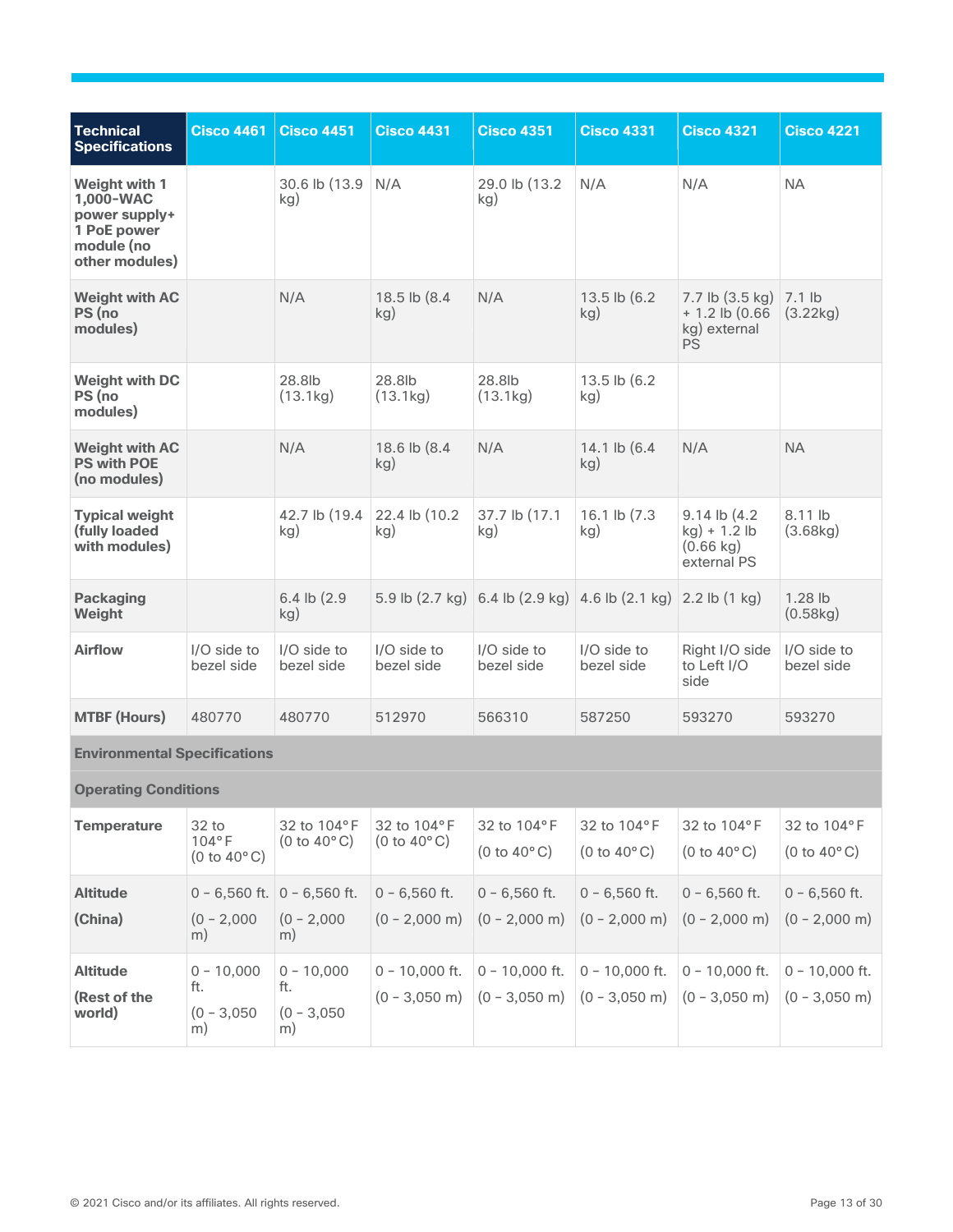| <b>Technical</b><br><b>Specifications</b>                                                       | <b>Cisco 4461</b>                                                      | <b>Cisco 4451</b>                                                      | <b>Cisco 4431</b>                                                   | <b>Cisco 4351</b>                                                   | <b>Cisco 4331</b>                                                     | <b>Cisco 4321</b>                                                   | <b>Cisco 4221</b>                                                   |
|-------------------------------------------------------------------------------------------------|------------------------------------------------------------------------|------------------------------------------------------------------------|---------------------------------------------------------------------|---------------------------------------------------------------------|-----------------------------------------------------------------------|---------------------------------------------------------------------|---------------------------------------------------------------------|
| <b>Short Term</b><br><b>Temperature</b><br>upto 6560ft per<br><b>NEBS GR-63-</b><br><b>CORE</b> | <b>NA</b>                                                              | <b>NA</b>                                                              | <b>NA</b>                                                           | <b>NA</b>                                                           | 32° to 131°<br>$(0^{\circ}$ to 55° C)<br>(for ISR4331-<br>DC version) | <b>NA</b>                                                           | <b>NA</b>                                                           |
| <b>Relative</b><br>humidity                                                                     | 5% to 85%                                                              | 5% to 85%                                                              | 5% to 85%                                                           | 5% to 85%                                                           | 5% to 85%                                                             | 5% to 85%                                                           | 5% to 85%                                                           |
| Short-term<br>humidity                                                                          | 5% to 90%,<br>not to<br>exceed<br>$0.024$ kg<br>water/kg of<br>dry air | 5% to 90%,<br>not to<br>exceed<br>$0.024$ kg<br>water/kg of<br>dry air | 5% to 90%,<br>not to exceed<br>$0.024$ kg<br>water/kg of<br>dry air | 5% to 90%,<br>not to exceed<br>$0.024$ kg<br>water/kg of<br>dry air | 5% to 90%,<br>not to exceed<br>$0.024$ kg<br>water/kg of<br>dry air   | 5% to 90%,<br>not to exceed<br>$0.024$ kg<br>water/kg of<br>dry air | 5% to 90%,<br>not to exceed<br>$0.024$ kg<br>water/kg of<br>dry air |
| <b>Acoustics:</b><br><b>Sound</b><br>pressure<br>(Typical/<br>maximum)                          | 50.6/73.1<br>dBA                                                       | 50.6/73.1<br>dBA                                                       | 54.3/79.1<br>dBA                                                    | 50.6/73.1<br>dBA                                                    | 52.8/74.8<br>dBA                                                      | 24.2/51.9<br>dBA                                                    | 28.5/53 dBA                                                         |
| <b>Acoustics:</b><br><b>Sound power</b><br>(Typical/<br>maximum)                                | Z                                                                      | 58.2/78.8<br>dBA                                                       | 57.2/80.8<br>dBA                                                    | 58.2/78.8<br>dBA                                                    | 61.2/81.6<br>dBA                                                      | 31.9/59.9<br>dBA                                                    | 41 / 68 dBA                                                         |
| <b>Nonoperating Conditions</b>                                                                  |                                                                        |                                                                        |                                                                     |                                                                     |                                                                       |                                                                     |                                                                     |
| <b>Temperature</b>                                                                              | $-40$ to<br>158°F<br>$(-40)$<br>$70^{\circ}$ C)                        | $-40$ to<br>158°F<br>$(-40)$<br>$70^{\circ}$ C)                        | $-40$ to $158^{\circ}$ F<br>$(-40 \text{ to } 70^{\circ} \text{C})$ | $-40$ to $158^{\circ}$ F<br>$(-40 \text{ to } 70^{\circ} \text{C})$ | $-40$ to $158$ °F<br>$(-40 \text{ to } 70^{\circ} \text{C})$          | $-40$ to $158^{\circ}$ F<br>$(-40 \text{ to } 70^{\circ} \text{C})$ | $-40$ to $158^{\circ}$ F<br>$(-40 \text{ to } 70^{\circ} \text{C})$ |
| <b>Relative</b><br>humidity                                                                     | 5% to 95%                                                              | 5% to 95%                                                              | 5% to 95%                                                           | 5% to 95%                                                           | 5% to 95%                                                             | 5% to 95%                                                           | 5% to 95%                                                           |
| <b>Altitude</b>                                                                                 | 15,584 ft<br>(4750m)                                                   | 15,584 ft<br>(4750m)                                                   | 15,584 ft<br>(4750m)                                                | 15,584 ft<br>(4750m)                                                | 15,584 ft<br>(4750m)                                                  | 15,584 ft<br>(4750m)                                                | 15,584 ft<br>(4750m)                                                |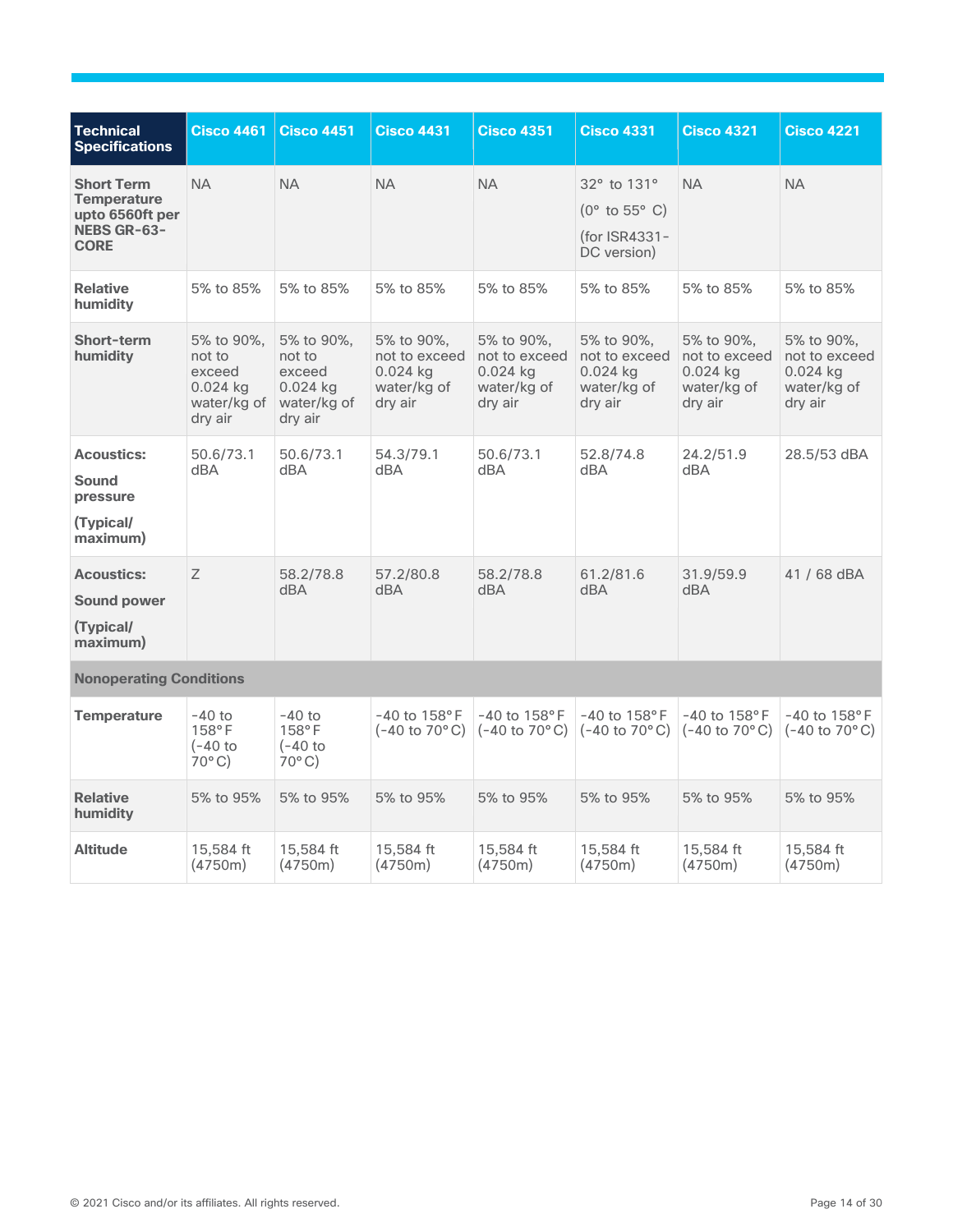<span id="page-14-0"></span>

| <b>Technical</b><br><b>Specifications</b> | <b>Cisco 4461</b>                    | <b>Cisco 4451</b>                   | <b>Cisco 4431</b>                   | <b>Cisco 4351</b>                   | <b>Cisco 4331</b>                   | <b>Cisco 4321</b>                                                | <b>Cisco 4221</b>                   |
|-------------------------------------------|--------------------------------------|-------------------------------------|-------------------------------------|-------------------------------------|-------------------------------------|------------------------------------------------------------------|-------------------------------------|
| <b>Regulatory and Compliance</b>          |                                      |                                     |                                     |                                     |                                     |                                                                  |                                     |
| <b>Safety</b>                             | UL 60950-                            | UL 60950-1                          | UL 60950-1                          | UL 60950-1                          | UL 60950-1                          | UL 60950-1                                                       | UL 60950-1                          |
|                                           | 1<br>CAN/CSA<br>C22.2 No.<br>60950-1 | CAN/CSA<br>C22.2 No.<br>$60950 - 1$ | CAN/CSA<br>C22.2 No.<br>$60950 - 1$ | CAN/CSA<br>C22.2 No.<br>$60950 - 1$ | CAN/CSA<br>C22.2 No.<br>$60950 - 1$ | CAN/CSA<br>C22.2 No.<br>$60950 - 1$                              | CAN/CSA<br>C22.2 No.<br>$60950 - 1$ |
|                                           |                                      | EN 60950-1                          | EN 60950-1                          | EN 60950-1                          | EN 60950-1                          | EN 60950-1                                                       | EN 60950-1                          |
|                                           | EN 60950-<br>1                       | AS/NZS<br>$60950 - 1$               | AS/NZS<br>$60950 - 1$               | AS/NZS<br>$60950 - 1$               | AS/NZS<br>$60950 - 1$               | AS/NZS<br>$60950 - 1$                                            | AS/NZS<br>$60950 - 1$               |
|                                           | AS/NZS<br>$60950 - 1$                | IEC 60950-1                         | IEC 60950-1                         | IEC 60950-1                         | IEC 60950-1                         | IEC 60950-1                                                      | IEC 60950-1                         |
|                                           | IEC 60950-<br>1                      |                                     |                                     |                                     |                                     |                                                                  |                                     |
| <b>EMC</b>                                | 47 CFR,<br>Part 15                   | 47 CFR, Part<br>15                  | 47 CFR, Part<br>15                  | 47 CFR, Part<br>15                  | 47 CFR, Part<br>15                  | <b>ICES-003</b><br>Class A                                       | <b>ICES-003</b><br>Class A          |
|                                           | <b>ICES-003</b><br>Class A           | <b>ICES-003</b><br>Class A          | <b>ICES-003</b><br>Class A          | <b>ICES-003</b><br>Class A          | <b>ICES-003</b><br>Class A          | EN55032<br>Class A                                               | EN55032<br>Class A                  |
|                                           | EN55032<br>Class A                   | EN55032<br>Class A                  | EN55032<br>Class A                  | EN55032<br>Class A                  | EN55032<br>Class A                  | CISPR32<br>Class A                                               | CISPR32<br>Class A                  |
|                                           | CISPR32<br>Class A                   | CISPR32<br>Class A                  | CISPR32<br>Class A                  | CISPR32<br>Class A                  | CISPR32<br>Class A                  | AS/NZS<br>CISPR 32                                               | AS/NZS<br>CISPR 32                  |
|                                           | AS/NZS<br>CISPR 32                   | AS/NZS<br>CISPR <sub>32</sub>       | AS/NZS<br>CISPR <sub>32</sub>       | AS/NZS<br>CISPR 32                  | AS/NZS<br>CISPR 32                  | Class A<br>VCCI V-3                                              | Class A<br>VCCI V-3                 |
|                                           | Class A                              | Class A                             | Class A                             | Class A                             | Class A                             | <b>CNS 13438</b>                                                 | <b>CNS 13438</b>                    |
|                                           | VCCI V-3<br><b>CNS 13438</b>         | VCCI V-3<br><b>CNS 13438</b>        | VCCI V-3<br><b>CNS 13438</b>        | VCCI V-3<br><b>CNS 13438</b>        | VCCI V-3<br><b>CNS 13438</b>        | EN 300-386                                                       | EN 300-386                          |
|                                           | EN 300-                              | EN 300-386                          | EN 300-386                          | EN 300-386                          | EN 300-386                          | EN 61000<br>(Immunity)                                           | EN 61000<br>(Immunity)              |
|                                           | 386<br>EN 61000                      | EN 61000<br>(Immunity)              | EN 61000<br>(Immunity)              | EN 61000<br>(Immunity)              | EN 61000<br>(Immunity)              | EN 55024,<br>CISPR 24                                            | EN 55024,<br>CISPR 24               |
|                                           | (Immunity)<br>EN 55024,              | EN 55024,<br>CISPR 24               | EN 55024,<br>CISPR 24               | EN 55024,<br>CISPR 24               | EN 55024,<br>CISPR 24               | KN22, KN24                                                       | KN22, KN24                          |
|                                           | CISPR 24                             | <b>KN22, KN24</b>                   | KN22, KN24                          | <b>KN22, KN24</b>                   | <b>KN22, KN24</b>                   |                                                                  |                                     |
|                                           | <b>KN22.</b><br>KN <sub>24</sub>     |                                     |                                     |                                     | EN 50121-1                          |                                                                  |                                     |
|                                           |                                      |                                     |                                     |                                     | EN61000-6-4                         |                                                                  |                                     |
|                                           |                                      |                                     |                                     |                                     | EN 50121-4                          |                                                                  |                                     |
| <b>Telecom</b>                            | T1                                   | T1                                  | TIA-968-B                           | TIA-968-B                           | TIA-968-B                           | TIA-968-B                                                        | TIA-968-B                           |
|                                           | IC CS-<br>03:2004                    | IC CS-<br>03:2004                   | $CS-03$                             | $CS-03$                             | $CS-03$                             | $CS-03$                                                          | $CS-03$                             |
|                                           | TIA-968-                             | TIA-968-                            | <b>ANSI T1.101</b>                  | <b>ANSI T1.101</b>                  | <b>ANSI T1.101</b>                  | <b>ANSI T1.101</b>                                               | <b>ANSI T1.101</b>                  |
|                                           | B:2009<br><b>HKTA</b>                | B:2009<br><b>HKTA</b>               | ITU-T G.823,<br>G.824               | <b>ITU-T G.823,</b><br>G.824        | <b>ITU-T G.823,</b><br>G.824        | <b>ITU-T G.823,</b><br>G.824                                     | ITU-T G.823,<br>G.824               |
|                                           | 2028:2010                            | 2028:2010                           | <b>IEEE 802.3</b>                   | <b>IEEE 802.3</b>                   | <b>IEEE 802.3</b>                   | <b>IEEE 802.3</b>                                                | <b>IEEE 802.3</b>                   |
|                                           | HKTA<br>2017:2010                    | <b>HKTA</b><br>2017:2010            | <b>RTTE</b><br><b>Directive</b>     | RTTE<br><b>Directive</b>            | <b>RTTE</b><br><b>Directive</b>     | <b>RTTE</b><br><b>Directive</b>                                  | <b>RTTE</b><br><b>Directive</b>     |
|                                           |                                      |                                     |                                     |                                     |                                     | Homologation Homologation Homologation Homologation Homologation |                                     |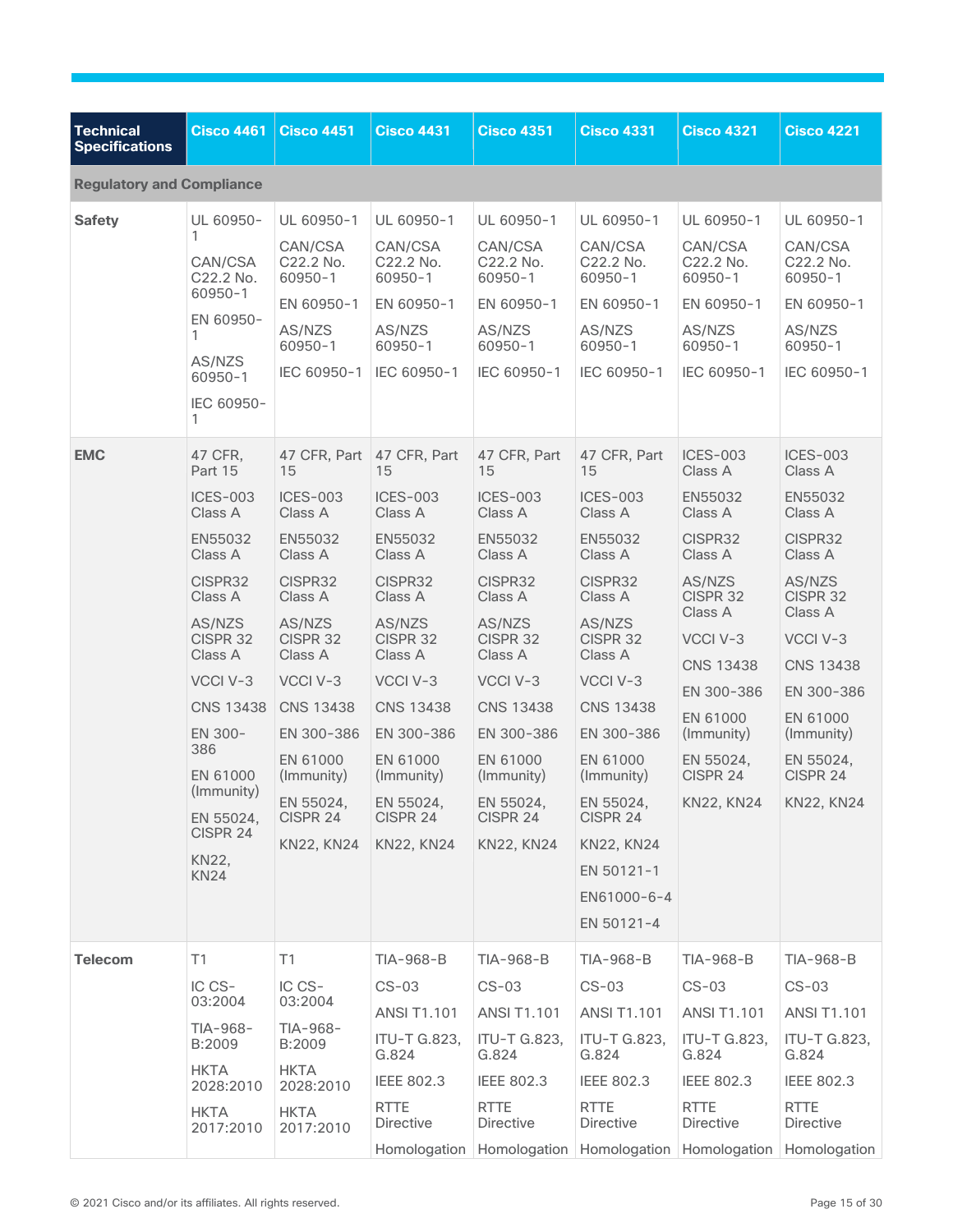| <b>Technical</b><br><b>Specifications</b> | <b>Cisco 4461</b>                              | <b>Cisco 4451</b>                             | <b>Cisco 4431</b>                                             | <b>Cisco 4351</b>                                 | <b>Cisco 4331</b>                                                                                                | <b>Cisco 4321</b>                                                                                      | <b>Cisco 4221</b>                                                                                      |
|-------------------------------------------|------------------------------------------------|-----------------------------------------------|---------------------------------------------------------------|---------------------------------------------------|------------------------------------------------------------------------------------------------------------------|--------------------------------------------------------------------------------------------------------|--------------------------------------------------------------------------------------------------------|
|                                           | <b>HKTA</b><br>2015: 2006                      | <b>HKTA 2015:</b><br>2006                     | requirements<br>vary by                                       | requirements<br>vary by                           | requirements<br>vary by                                                                                          | requirements<br>vary by                                                                                | requirements<br>vary by                                                                                |
|                                           | G.703:2001                                     | G.703:2001                                    | country and<br>interface                                      | country and<br>interface                          | country and<br>interface                                                                                         | country and<br>interface<br>type. For<br>specific<br>country<br>information,<br>refer to the<br>online | country and<br>interface<br>type. For<br>specific<br>country<br>information,<br>refer to the<br>online |
|                                           | ID0002:200                                     | ID0002:2007                                   | type. For                                                     | type. For<br>specific                             | type. For<br>specific                                                                                            |                                                                                                        |                                                                                                        |
|                                           | 7<br>IS6100:200<br>4                           | IS6100:2004<br><b>DSPR</b> Gray<br>Book: 2000 | specific<br>country<br>information,<br>refer to the<br>online | country<br>information,<br>refer to the<br>online | country<br>information,<br>refer to the<br>online<br>approvals<br>data base at:<br>https://www.<br>ciscofax.com/ |                                                                                                        |                                                                                                        |
|                                           | <b>DSPR Gray</b><br>Book: 2000                 | <b>DSPR</b><br>Technical                      | approvals<br>data base at:                                    | approvals<br>data base at:                        |                                                                                                                  | approvals<br>data base at:                                                                             | approvals<br>data base at:                                                                             |
|                                           | <b>DSPR</b><br>Technical<br>Condition:<br>2004 | Condition:<br>2004<br>E <sub>1</sub>          | https://www.<br>ciscofax.com/                                 | https://www.<br>ciscofax.com/                     |                                                                                                                  | https://www.<br>ciscofax.com/                                                                          | https://www.<br>ciscofax.com/                                                                          |
|                                           | E1                                             | <b>AS/ACIF</b><br>S016: 2001                  |                                                               |                                                   |                                                                                                                  |                                                                                                        |                                                                                                        |
|                                           | AS/ACIF<br>S016: 2001                          | <b>AS/ACIF</b><br>S038: 2001                  |                                                               |                                                   |                                                                                                                  |                                                                                                        |                                                                                                        |
|                                           | AS/ACIF<br>S038: 2001                          | G.703:2001                                    |                                                               |                                                   |                                                                                                                  |                                                                                                        |                                                                                                        |
|                                           | G.703:2001                                     | TBR 4:1995                                    |                                                               |                                                   |                                                                                                                  |                                                                                                        |                                                                                                        |
|                                           | TBR 4:1995                                     | TBR 12:1993                                   |                                                               |                                                   |                                                                                                                  |                                                                                                        |                                                                                                        |
|                                           | <b>TBR</b>                                     | TBR 13:1996                                   |                                                               |                                                   |                                                                                                                  |                                                                                                        |                                                                                                        |
|                                           | 12:1993<br><b>TBR</b><br>13:1996               | RRA 2009-<br>38                               |                                                               |                                                   |                                                                                                                  |                                                                                                        |                                                                                                        |
|                                           | RRA 2009-                                      | (RRL 2005-<br>96)                             |                                                               |                                                   |                                                                                                                  |                                                                                                        |                                                                                                        |
|                                           | 38<br>(RRL 2005-                               | <b>IDA TS</b><br><b>DLCN:2011</b>             |                                                               |                                                   |                                                                                                                  |                                                                                                        |                                                                                                        |
|                                           | 96)<br><b>IDA TS</b>                           | <b>IDA TS ISDN</b><br>PRA: 2005               |                                                               |                                                   |                                                                                                                  |                                                                                                        |                                                                                                        |
|                                           | <b>DLCN:2011</b><br><b>IDA TS</b>              | IS6100:<br>2004                               |                                                               |                                                   |                                                                                                                  |                                                                                                        |                                                                                                        |
|                                           | <b>ISDN</b><br>PRA:2005                        | <b>PTC</b><br>220:2008                        |                                                               |                                                   |                                                                                                                  |                                                                                                        |                                                                                                        |
|                                           | IS6100:<br>2004                                | Ethernet                                      |                                                               |                                                   |                                                                                                                  |                                                                                                        |                                                                                                        |
|                                           | <b>PTC</b><br>220:2008                         | <b>IEEE 802.3</b><br><b>ANSA</b>              |                                                               |                                                   |                                                                                                                  |                                                                                                        |                                                                                                        |
|                                           | Ethernet                                       | X3.263                                        |                                                               |                                                   |                                                                                                                  |                                                                                                        |                                                                                                        |
|                                           | <b>IEEE 802.3</b>                              |                                               |                                                               |                                                   |                                                                                                                  |                                                                                                        |                                                                                                        |
|                                           | <b>ANSA</b><br>X3.263                          |                                               |                                                               |                                                   |                                                                                                                  |                                                                                                        |                                                                                                        |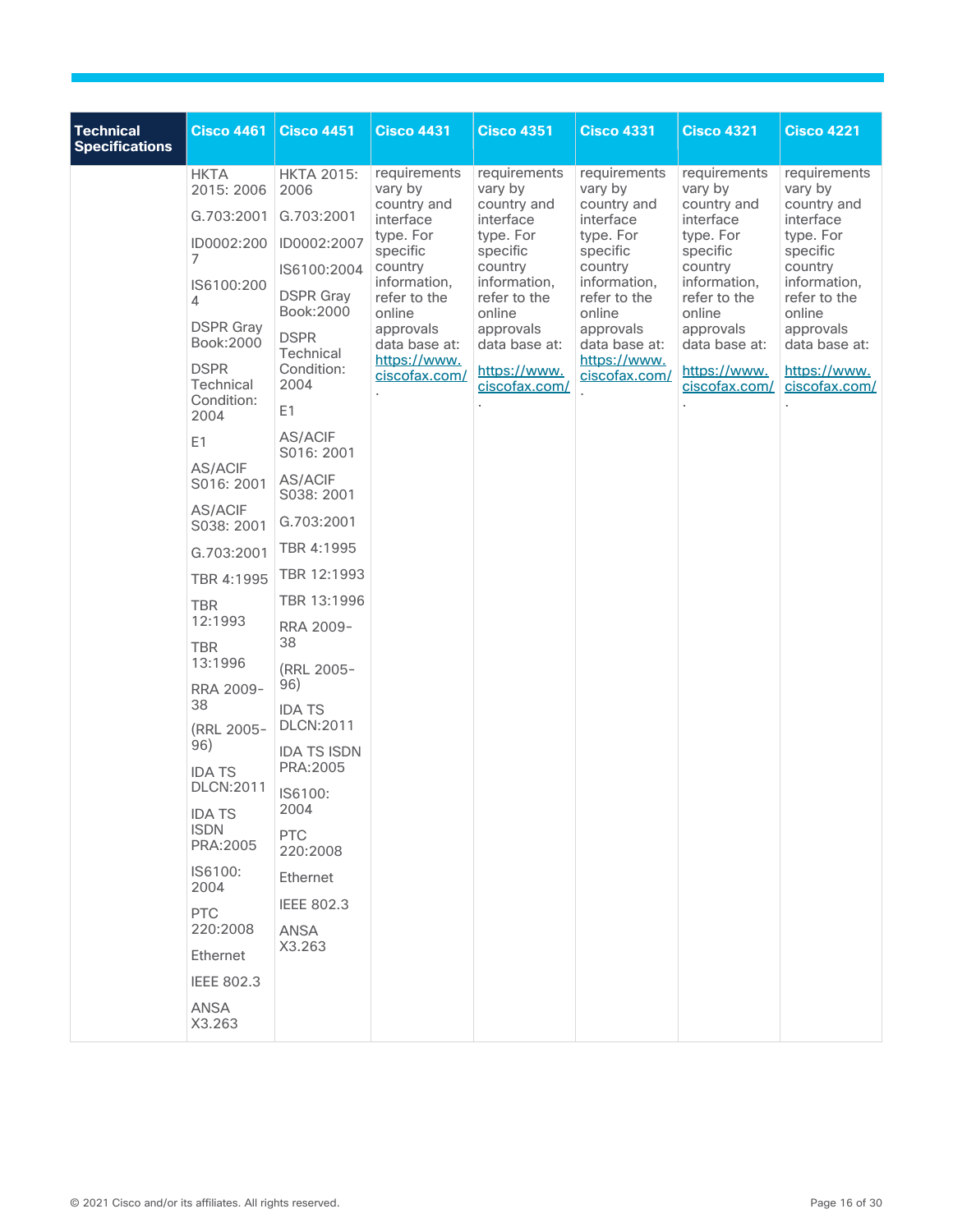| <b>Technical</b><br><b>Specifications</b> | <b>Cisco 4461</b>                                                                                                                                                                                                                                                                                                                 | <b>Cisco 4451</b>                                                                                                                                                                                                                                                                                                                                                                                                                                                                                                                                                                                                                                                                                                                                                                                            | <b>Cisco 4431</b> | <b>Cisco 4351</b>                                                                                                                                                                 | <b>Cisco 4331</b> | <b>Cisco 4321</b> | <b>Cisco 4221</b> |
|-------------------------------------------|-----------------------------------------------------------------------------------------------------------------------------------------------------------------------------------------------------------------------------------------------------------------------------------------------------------------------------------|--------------------------------------------------------------------------------------------------------------------------------------------------------------------------------------------------------------------------------------------------------------------------------------------------------------------------------------------------------------------------------------------------------------------------------------------------------------------------------------------------------------------------------------------------------------------------------------------------------------------------------------------------------------------------------------------------------------------------------------------------------------------------------------------------------------|-------------------|-----------------------------------------------------------------------------------------------------------------------------------------------------------------------------------|-------------------|-------------------|-------------------|
|                                           | <b>Cisco IOS XE Software</b>                                                                                                                                                                                                                                                                                                      |                                                                                                                                                                                                                                                                                                                                                                                                                                                                                                                                                                                                                                                                                                                                                                                                              |                   |                                                                                                                                                                                   |                   |                   |                   |
| <b>Protocols</b>                          |                                                                                                                                                                                                                                                                                                                                   | IPv4, IPv6, static routes, Routing Information Protocol Versions 1 and 2 (RIP and RIPv2), Open Shortest<br>Path First (OSPF), Enhanced IGRP (EIGRP), Border Gateway Protocol (BGP), BGP Router Reflector,<br>Intermediate System-to-Intermediate System (IS-IS), Multicast Internet Group Management Protocol<br>Version 3 (IGMPv3), Protocol Independent Multicast sparse mode (PIM SM), PIM Source Specific<br>Multicast (SSM), RSVP, CDP, ERSPAN, IPSLA, Call Home, EEM, IKE, ACL, EVC, DHCP, FR, DNS, LISP,<br>OTV <sup>6</sup> , HSRP, RADIUS, AAA, AVC, Distance Vector Multicast Routing Protocol (DVMRP), IPv4-to-IPv6<br>Multicast, MPLS, Layer 2 and Layer 3 VPN, IP sec, Layer 2 Tunneling Protocol Version 3 (L2TPv3),<br>Bidirectional Forwarding Detection (BFD), IEEE802.1ag, and IEEE802.3ah |                   |                                                                                                                                                                                   |                   |                   |                   |
| <b>Encapsulations</b>                     | Generic routing encapsulation (GRE), Ethernet, 802.1q VLAN, Point-to-Point Protocol (PPP), Multilink<br>Point-to-Point Protocol (MLPPP), Frame Relay, Multilink Frame Relay (MLFR) (FR.15 and FR.16), High-<br>Level Data Link Control (HDLC), Serial (RS-232, RS-449, X.21, V.35, and EIA-530), and PPP over<br>Ethernet (PPPoE) |                                                                                                                                                                                                                                                                                                                                                                                                                                                                                                                                                                                                                                                                                                                                                                                                              |                   |                                                                                                                                                                                   |                   |                   |                   |
| <b>Traffic</b><br>management              |                                                                                                                                                                                                                                                                                                                                   | QoS, Class-Based Weighted Fair Queuing (CBWFQ), Weighted Random Early Detection (WRED),<br>Hierarchical QoS, Policy-Based Routing (PBR), Performance Routing, and NBAR.                                                                                                                                                                                                                                                                                                                                                                                                                                                                                                                                                                                                                                      |                   |                                                                                                                                                                                   |                   |                   |                   |
| Cryptographic<br><b>Algorithms</b>        |                                                                                                                                                                                                                                                                                                                                   |                                                                                                                                                                                                                                                                                                                                                                                                                                                                                                                                                                                                                                                                                                                                                                                                              |                   | Encryption: DES, 3DES, AES-128 or AES-256 (in CBC and GCM modes); Authentication: RSA<br>(748/1024/2048 bit), ECDSA (256/384 bit); Integrity: MD5, SHA, SHA-256, SHA-384, SHA-512 |                   |                   |                   |

## Services plane: Enabling the Branch-in-a-Box

All Cisco ISR 4000 routers contain processing cores built-in as standard to allow full-featured services to run on-board. This includes the full-featured Cisco WAAS engine that provides application acceleration and highly responsive virtual desktop experience. The technology is known as Cisco Service Containers and it uses a standard hypervisor to allow x64 based applications to run.

The 4000 series routers can be fitted with Solid State Drives (SSD) and server cards for local storage and computing capability. The Cisco UCS-E server cards are available with 8-core Intel Xeon processors with up to 48GB of high speed DDR3 memory and three drives built in offering RAID 0, 1 and 5. This immense amount of compute power can eliminate the need for any dedicated servers at branch sites. UCS-E cards can be configured and managed using VMware vCenter and pooled with Data Center compute resources.

<sup>6</sup> Supported only on the 4451 for Bandwidths <100Mbps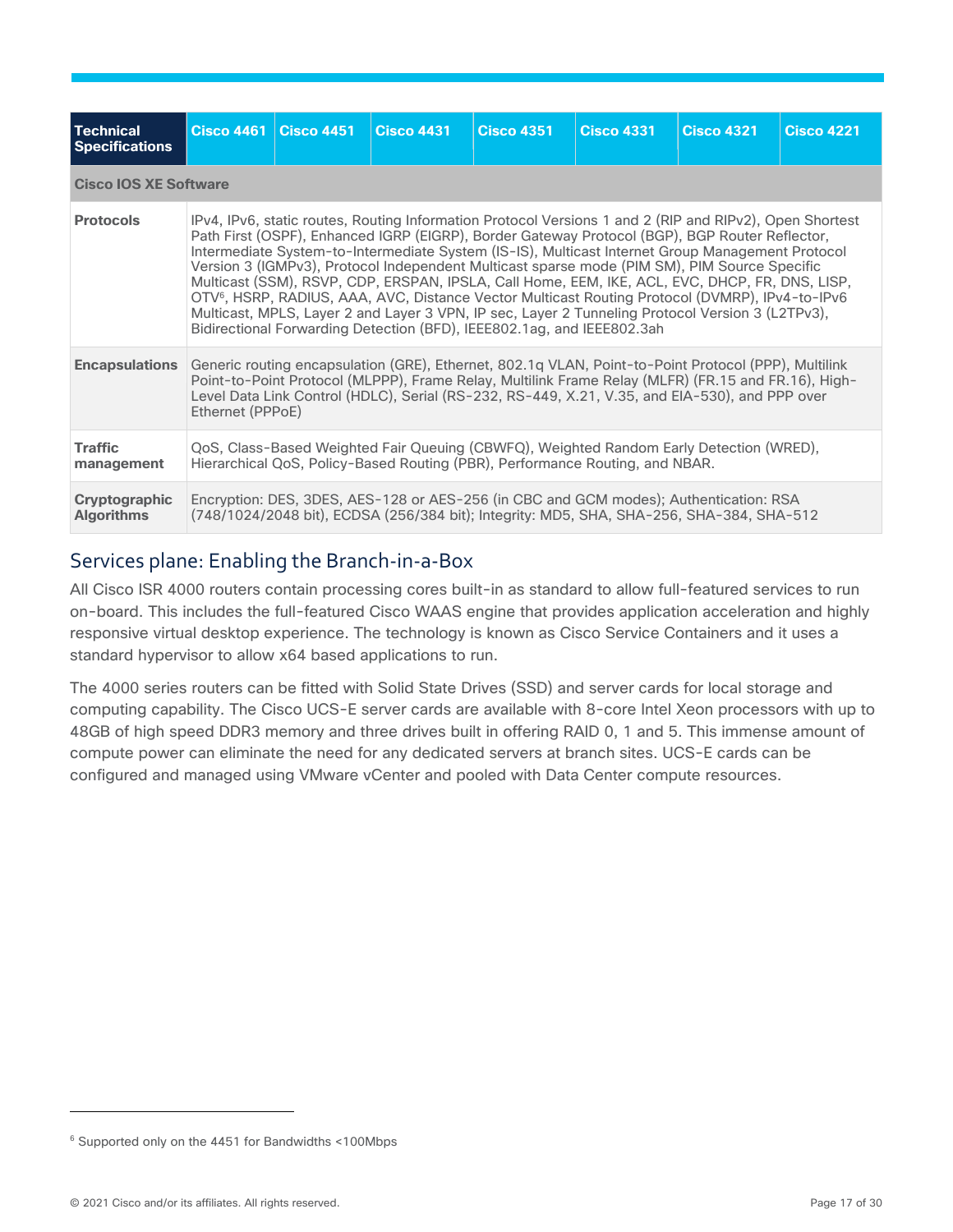## Software Subscription through Cisco DNA Licensing

The ISR4000 series supports software based subscription using Cisco DNA based licensing. Three Cisco DNA based software subscription licenses are available for the WAN portfolio: Cisco DNA Essentials, Cisco DNA Advantage and Cisco ONE Advantage allowing customers to have a single unified solution that spans across the ISR4000 series routers and its ASR1000 and ISR1000 counterparts

The license tiers are structured to support the growth in business needs enabling the customer to move from basic functionality using the Cisco DNA Essentials to full-functionality with the Cisco DNA Advantage and expanding that to include WAN Optimization and Analytics on the Cisco ONE Advantage. This provides complete flexibility to move the same license across end-points based on growing network and security requirements, growth in bandwidth based on user and application growth at the sites as also the ability to change the management of the platform from on-prem to cloud or vice-versa.

Cisco DNA Licenses are supported for all ISR4000 platforms using the Cisco DNA Center, the controller and analytics platform at the heart of Cisco's intent-based network. For more information on the Cisco DNA Center and supported platforms, please refer to [https://www.cisco.com/c/en/us/products/cloud-systems](https://www.cisco.com/c/en/us/products/cloud-systems-management/dna-center/index.html)[management/dna-center/index.html](https://www.cisco.com/c/en/us/products/cloud-systems-management/dna-center/index.html)

## Enterprise NFV on ISR4000

Built to reduce costs without compromising vital network services, the UCS E-Series router-integrated branch blade servers provide support for a Virtualization-ready and Application-centric platform that can be seamlessly integrated on the ISR4000 platform. Customers can now install virtualized applications on the ISR4000 routers through the Cisco® Enterprise NFV Infrastructure Software (NFVIS) – a virtualization infrastructure that integrates full VM lifecycle management, monitoring, device programmability, and service chaining in a single, installable package. For more information on Enterprise NFV and NFVIS, please refer to the link at [https://www.cisco.com/c/en/us/solutions/enterprise-networks/enterprise-network-functions-virtualization](https://www.cisco.com/c/en/us/solutions/enterprise-networks/enterprise-network-functions-virtualization-nfv/index.html#~stickynav=2)[nfv/index.html#~stickynav=2](https://www.cisco.com/c/en/us/solutions/enterprise-networks/enterprise-network-functions-virtualization-nfv/index.html#~stickynav=2)

## Support for DC Power

ISR4000 platforms support both DC and AC Power Supplies as options. Specifically, the ISR 4331 has two separate product SKU's – the ISR4331/K9 and the ISR4331-DC/K9 which support AC and DC Power respectively, The ISR4400 can independently support an AC or a DC Power supply on the same chassis. While the 4300 supports between 24V and 60Vdc, the 4400 supports between 48V and 60Vdc. The 4331 provides for upto 250W of power rating while the 4400 provides upto 437W. It is important to note that when DC Power supplies are installed on the router, PoE based modules may not be used.

More details about the DC Power supplies and its capabilities can be found at the below url [https://www.cisco.com/c/en/us/td/docs/routers/access/4400/hardware/installation/guide4400-](https://cisco-router-switch-firewall.com/wp-content/uploads/2021/09/Hardware-Installation-Guide-for-Cisco-4000-Series-Integrated-Services-Routers.pdf) [4300/C4400\\_isr/FRUs\\_Modules.html#49534](https://www.cisco.com/c/en/us/td/docs/routers/access/4400/hardware/installation/guide4400-4300/C4400_isr/FRUs_Modules.html#49534)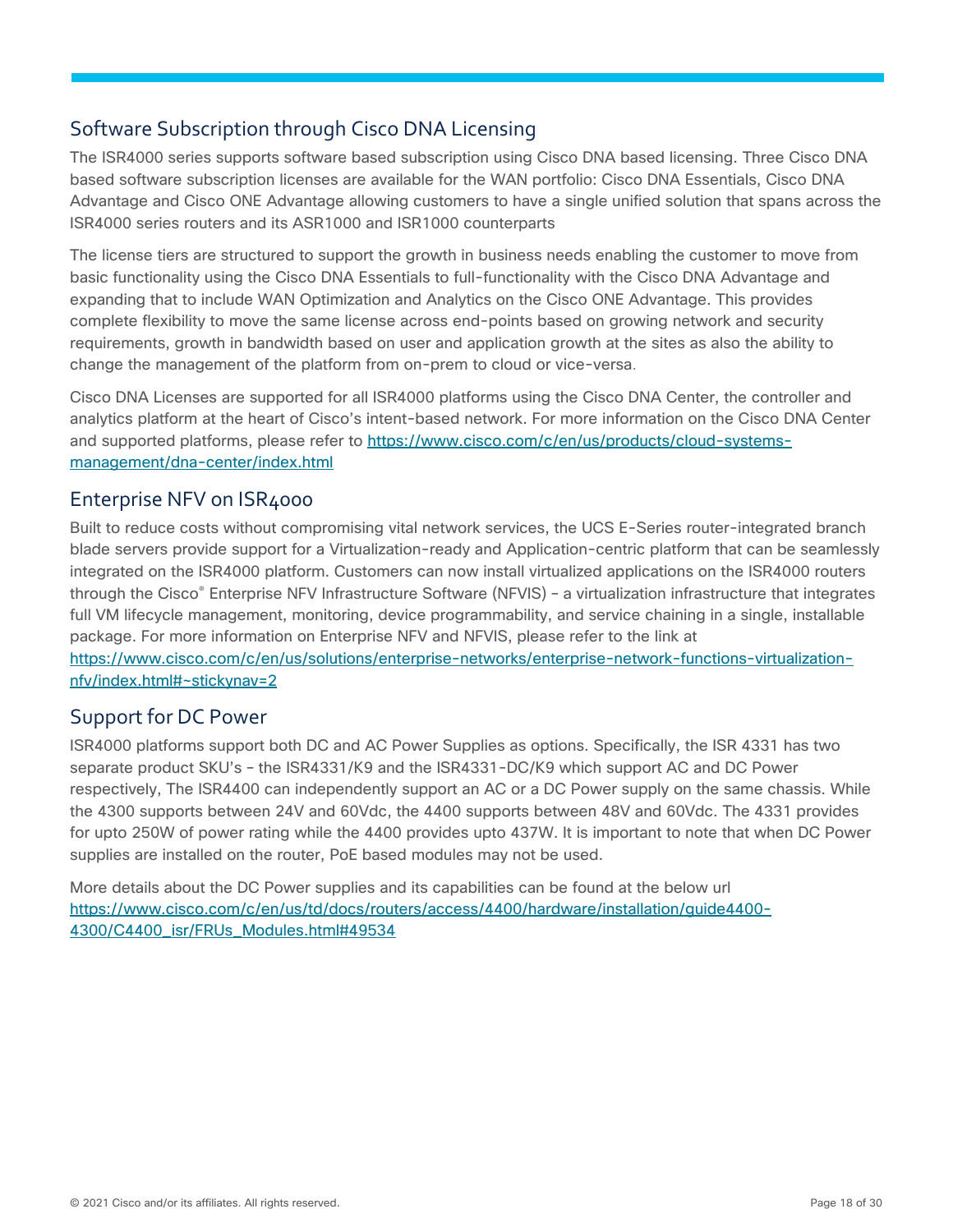## Product Performance and Scalability

The Cisco 4000 Family is built on a multicore CPU architecture. It runs modular Cisco IOS XE Software, which allows the platform to use to full advantage a distributed multicore architecture. The architecture of the Cisco 4000 separates control- and data-plane operations and integrates an industry-first services plane. This design delivers full-featured integrated services up to Layer 7 at high performance with the ability to deliver application-aware network services while maintaining a stable platform and a high level of performance during periods of heavy network traffic.

The ISR 4000 consists of 3 series of Routers – the ISR 4400 series, the 4300 series and ISR 4200 series whose performance levels may be represented by the chart below



Common for the new 4000 Family is that all platforms come with fixed maximum performance levels. One fixed base performance level is delivered as factory default with an optional performance-on-demand license to increase the base forwarding throughput. This scenario enables deployment in high-speed WAN environments through performance-on-demand licensing to double or, for one of the platforms, triple the router capacity without any hardware upgrades.

All 4000 platforms have their fixed performance levels set well within actual capacity, with the result that performance does not necessarily degrade when a service is added to the configuration. This setup provides a deterministic performance, eliminating a network administrator's guesswork when planning for new services.

For a more detailed document on ISR 4000 Series Performance and Platform Scalability, please refer to the Performance Whitepaper at [https://www.cisco.com/c/en/us/products/collateral/routers/4000-series](https://cisco-router-switch-firewall.com/cisco/routers/isr-4000-series/)[integrated-services-routers-isr/white-paper-c11-734550.html](https://cisco-router-switch-firewall.com/cisco/routers/isr-4000-series/)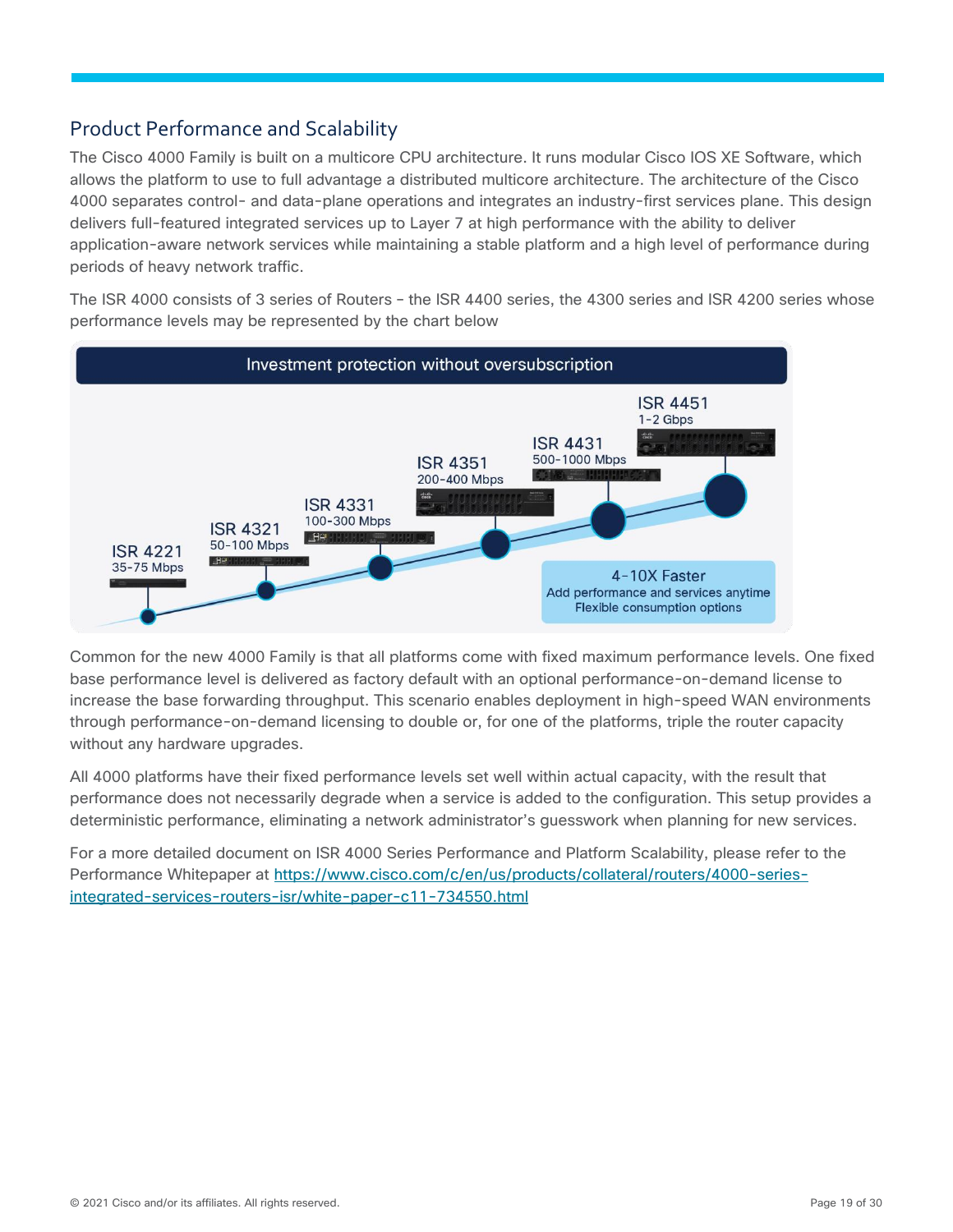#### **ISR 4000 Boost License**

In addition to the Performance License, customers may now order a Booster (or Boost) License that allows the router to perform between five or more times than that of the throughput with Performance License. In contrast to the deterministic performance described above, in the Booster mode, the router does not provide the deterministic level of performance as provided when operating with the default license or with the Performance license.

The Boost License provides a license tier above the Performance License allowing customers to completely remove the ISR4000's performance limiters. This will make the ISR 4000 platforms perform at entirely new performance levels, allowing for 4+ Gbps of IP Routing (CEF) performance on the 4400 series ISRs. For deployments using encryption, IPSec throughput with AES 256 increases to 250Mbps on the lowest platform up to 10Gbps on the ISR4461.

## <span id="page-19-0"></span>ISR 4000 Interfaces and Modules Support

The Cisco 4000 Series Integrated Services Routers (ISRs) are modular routers with LAN and WAN connectivity. The routers provide for Network Interface Module (NIM) slots and Enhanced service module (SM-X) slots offering a rich set of Modules, such as LAN, WAN and Wireless Interfaces plus a range of Compute engines for embedded services

For the complete list of supported modules on the ISR4000 Series refer to the Interfaces and Modules sheet at [https://www.cisco.com/c/en/us/products/routers/4000-series-integrated-services-routers-isr/relevant](https://www.cisco.com/c/en/us/products/routers/4000-series-integrated-services-routers-isr/relevant-interfaces-and-modules.html)[interfaces-and-modules.html.](https://www.cisco.com/c/en/us/products/routers/4000-series-integrated-services-routers-isr/relevant-interfaces-and-modules.html)

#### Software defined WAN with the ISR4000 Series

The ISR 4000 series is optimized for the Software Defined WAN (SD-WAN). For enterprises this means that business critical applications run faster, with more reliability and reduced Operational Expenditure (OpEx). The SDWAN achieves this by making all branches and Data Centers have the ability to monitor, control, move and report on streams of application data such as specific web (HTTP) traffic for example. The ISR 4000 series has deep packet inspection capability and can accurately identify and control thousands of different applications including custom in-house enterprise applications.

The entire SD-WAN implementation on the ISR4000 is maybe implemented by managing the end device either from the Cloud or On-Premise through ascending levels of throughput based licenses. All licenses that support SD-WAN, whether On-Premise or on Cloud are all enabled using Subscription Licenses. These subscription licenses enable all customers to seamlessly transition between On-Premise and Cloud management as needed. The license tiers are structured to support the growth in business needs through simple subscriptions that help simplify the journey to intent-based networking for the WAN.

The SDWAN subscriptions are aligned across three subscription licenses of **Cisco DNA Essentials**, **DNA Advantage and Cisco DNA Premier,** each expanding functionally**.** The **Cisco DNA Essentials** covers all types of connectivity & router life cycle management, support for Network & application visibility coupled with basic premise and transport security. The **Cisco DNA Advantage** provides for Advanced WAN topologies, Application aware policies supported by enhanced network security. The **Cisco DNA Premier** provides for Cloud connectivity with unlimited segmentation, Advanced Application optimization & Network Analytics, secured by advanced threat protection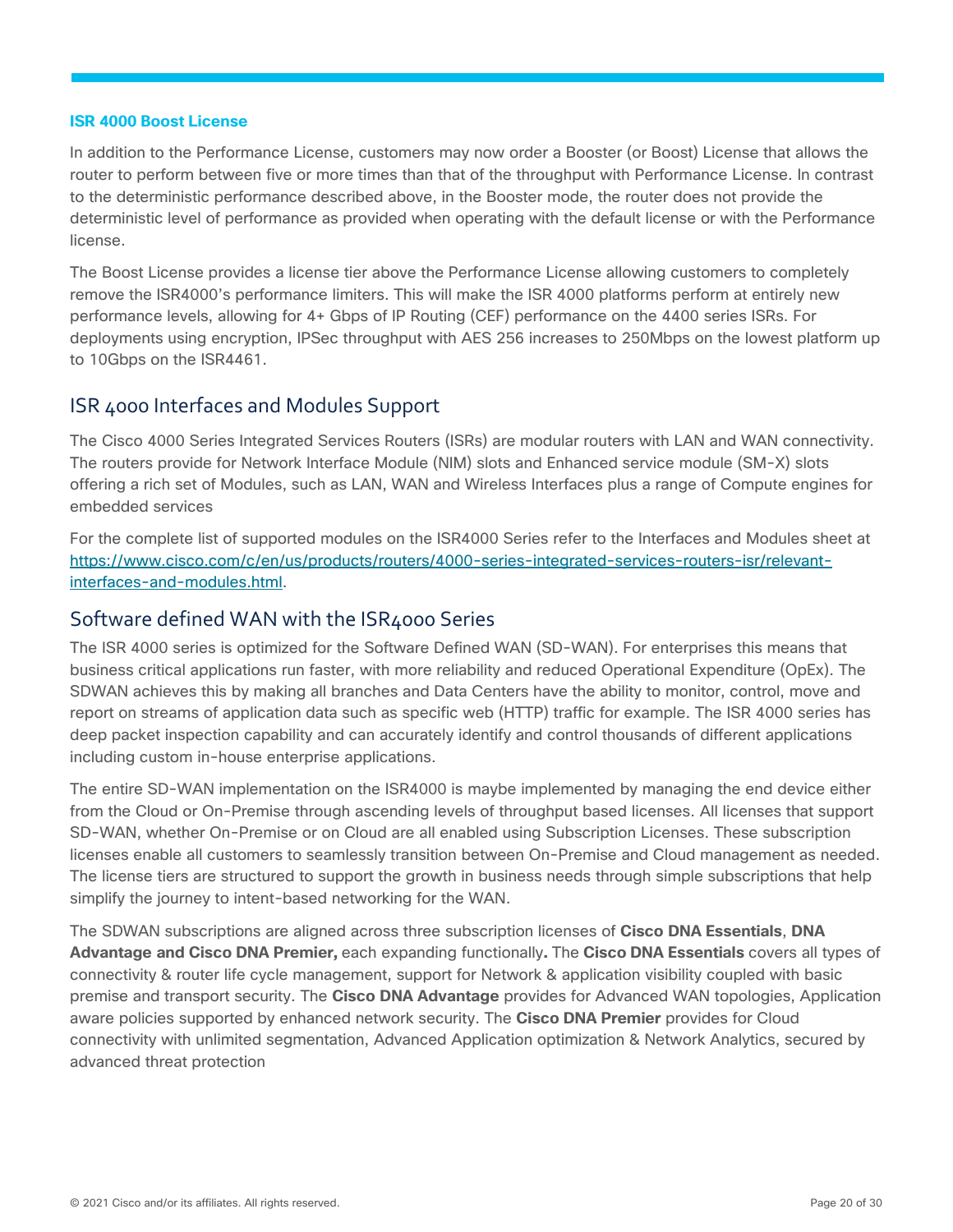For more information on Cisco SDWAN please refer to [https://www.cisco.com/c/en/us/products/software/one](https://www.cisco.com/c/en/us/products/software/one-wan-subscription/index.html)[wan-subscription/index.html](https://www.cisco.com/c/en/us/products/software/one-wan-subscription/index.html)

The benefits are immense;

- 1. Business-critical applications no longer have to contend each other or with traffic that should be served on best effort basis.
- 2. The Enterprise network becomes more reliable because multiple paths can be used.
- 3. Costs are greatly reduced because dual MPLS links can be replaced with a mix of MPLS and Internet.
- 4. The time to bring up new remote sites is dramatically reduced because the SD-WAN supports rapidly deployed DSL and 3G/4G LTE connections as easily as MPLS.
- 5. Security is assured across these connections using a zero-touch secure VPN technology used by governments and finance organizations worldwide.

From a platform perspective, the ISR 4000 series has

- 1. Separated control and data planes for Denial of Service (DoS) attack prevention and Intrusion Prevention System (IPS) and firewall capability built-in.
- 2. SaaS applications can have content locally cached. The caching is automatic and peers directly with Akamai technology to obtain intelligence.
- 3. Application performance speed is greatly increased using in-built application acceleration technology that can locally cache at a byte-level.

## Cisco Security Solutions for the ISR4000 Series

#### **Cisco WAN MACsec**

Cisco routers support a wide-range of ever enhancing security features on the ISR4000 routers. Cisco WAN MACsec is supported on the ISR4000 series routers using the NIM-2GE-CU-SFP module. WAN MACsec provides a line-rate network encryption solution over Layer 2 Ethernet transport services and can be leveraged outside campus networks, whether it be over Metro Ethernet transport or Data Center Interconnect (DCI) links. MACsec also secures WAN connections that are leveraging Ethernet as the link-layer media. For more information refer to the whitepaper at

[https://www.cisco.com/c/dam/en/us/td/docs/solutions/CVD/Aug2016/WP-WAN-MACsecDep-Aug2016.pdf](https://cisco-router-switch-firewall.com/wp-content/uploads/2021/09/WAN-MACsec-Deployment-White-Paper.pdf)

#### **Cisco Encrypted Threat Analytics**

The rapid rise in encrypted traffic is changing the threat landscape. As more businesses become digital, a significant number of services and applications are using encryption as the primary method of securing information. Encrypted Threat Analytics (ETA) is a functionality that allows customers to do cryptographic assessments and identify malware communications in encrypted traffic through passive monitoring. Using information about events that occur inside of a flow or intraflow telemetry to identify malware communication in encrypted traffic means Encrypted Traffic Analytics can maintain the integrity of the encrypted flow without the need for bulk decryption. For more information and platform support refer to

[https://www.cisco.com/c/dam/en/us/solutions/collateral/enterprise-networks/enterprise-network-security/nb-](https://www.cisco.com/c/dam/en/us/solutions/collateral/enterprise-networks/enterprise-network-security/nb-09-encrytd-traf-anlytcs-wp-cte-en.pdf)[09-encrytd-traf-anlytcs-wp-cte-en.pdf](https://www.cisco.com/c/dam/en/us/solutions/collateral/enterprise-networks/enterprise-network-security/nb-09-encrytd-traf-anlytcs-wp-cte-en.pdf)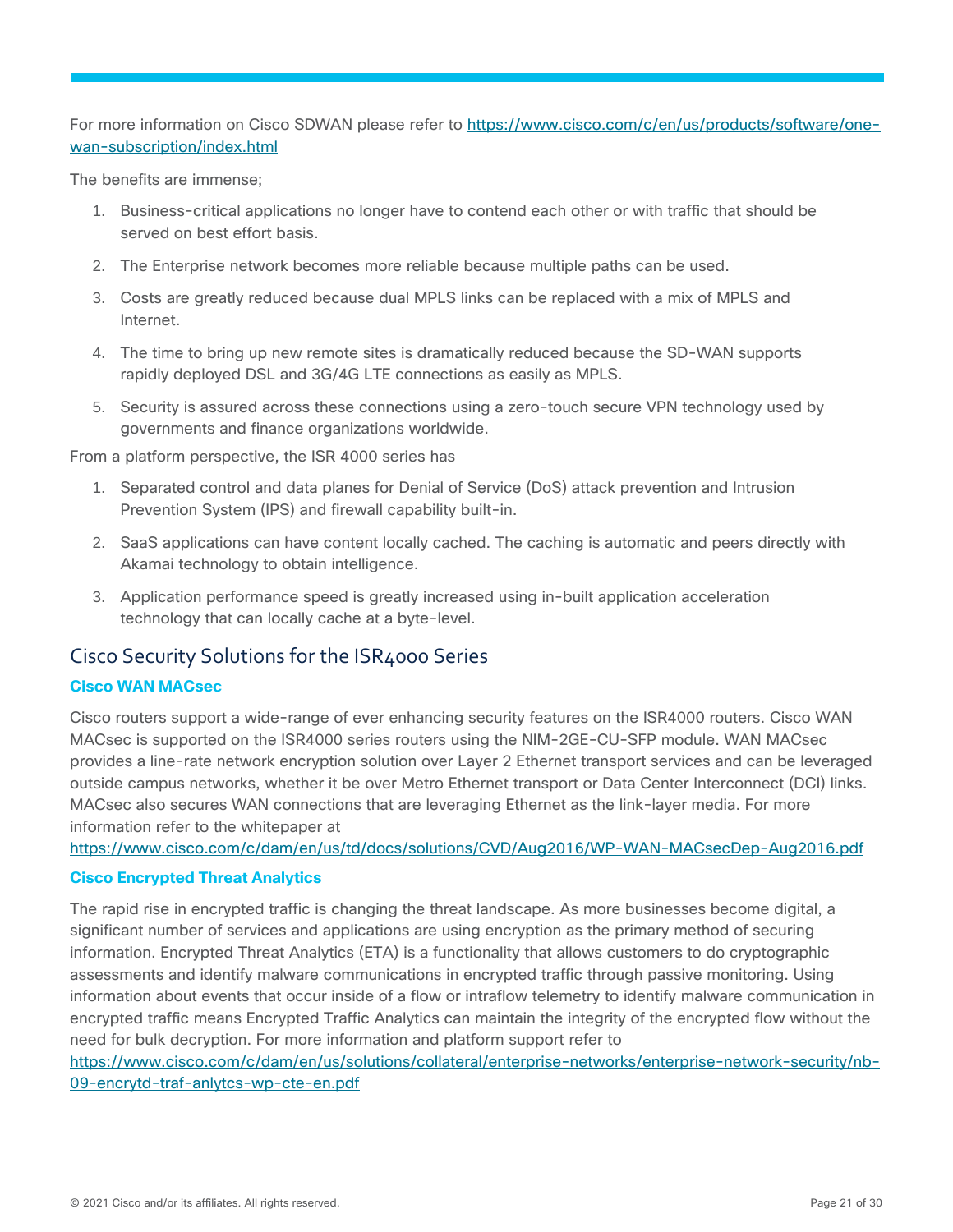#### **Cisco Snort IPS and Cisco Umbrella Branch**

Cisco® Snort® IPS for Cisco 4000 Series Integrated Services Routers (ISRs) offers a lightweight threat defense solution that uses industry-recognized Snort open-source Intrusion Prevention System (IPS) technology. It is perfect for customers who are looking for a cost-effective solution that provides one box for both advanced routing capabilities and integrated threat defense security to help comply with regulatory requirements.

Cisco Umbrella Branch is a cloud-delivered security service for the Cisco Integrated Services Router (ISR). It provides the first layer of defense against threats at branch offices. And it offers the simplest, fastest way to protect every device on your branch network. You gain visibility and enforcement at the DNS layer, so you can block requests to malicious domains and IPs before a connection is ever made.

When enabling MACsec, you will need to procure the Security and HSEC licenses to stay within the limits of federal export control regulations. When customers wish to enable ETA, the Security (SEC) license needs to be enabled. Enabling Snort needs a Security (SEC) license and a signature subscription license. Enabling Cisco Umbrella Branch needs an Umbrella Branch license and a subscription license.

## Reducing Operational Costs using Cisco ISR **Support for Data Modelling**

Enterprises and Service Providers (SP's) wish to drive down the operational cost (opex) of their networks and increase the agility and speed with which they deliver new services furthered by investments in Software Defined Networking (SDN) and Network Function Virtualization (NFV). Cisco routers provide support for Netconf and YANG data-modelling with increasing model coverage in successive releases

#### **Software Maintenance Upgrades (SMU)**

The ISR4000 routers now support Software Maintenance Upgrades (SMU)<sup>7</sup>. The Software Maintenance Upgrade (SMU) is a package that can be installed on a system to provide a patch fix or security resolution to a released image. An SMU package is provided on a per release and per component basis and is specific to the platform. An SMU is an independent and self-sufficient package and it does not have any prerequisites or dependencies. Please refer to [https://www.cisco.com/c/en/us/td/docs/ios-xml/ios/config](https://www.cisco.com/c/en/us/td/docs/ios-xml/ios/config-mgmt/configuration/xe-16-6/config-mgmt-xe-16-6-book/cm-smu.html)[mgmt/configuration/xe-16-6/config-mgmt-xe-16-6-book/cm-smu.html](https://www.cisco.com/c/en/us/td/docs/ios-xml/ios/config-mgmt/configuration/xe-16-6/config-mgmt-xe-16-6-book/cm-smu.html) for additional details

#### **Network Plug and Play**

Network Plug and Play helps automate the onboarding of new devices on your network by applying configuration settings without manual intervention. With the ease of a centrally managed controller, it reduces the time a new device takes to join your network and become functional. For more information on Plug and Play (PnP), please refer to [https://www.cisco.com/c/en/us/td/docs/solutions/Enterprise/Plug-and-](https://www.cisco.com/c/en/us/td/docs/solutions/Enterprise/Plug-and-Play/release/notes/pnp-connect-release-notes.html)[Play/release/notes/pnp-connect-release-notes.html](https://www.cisco.com/c/en/us/td/docs/solutions/Enterprise/Plug-and-Play/release/notes/pnp-connect-release-notes.html)

<sup>7</sup> Supported from IOS-XE16.6.1 for all ISR4000 and ASR1000 series routers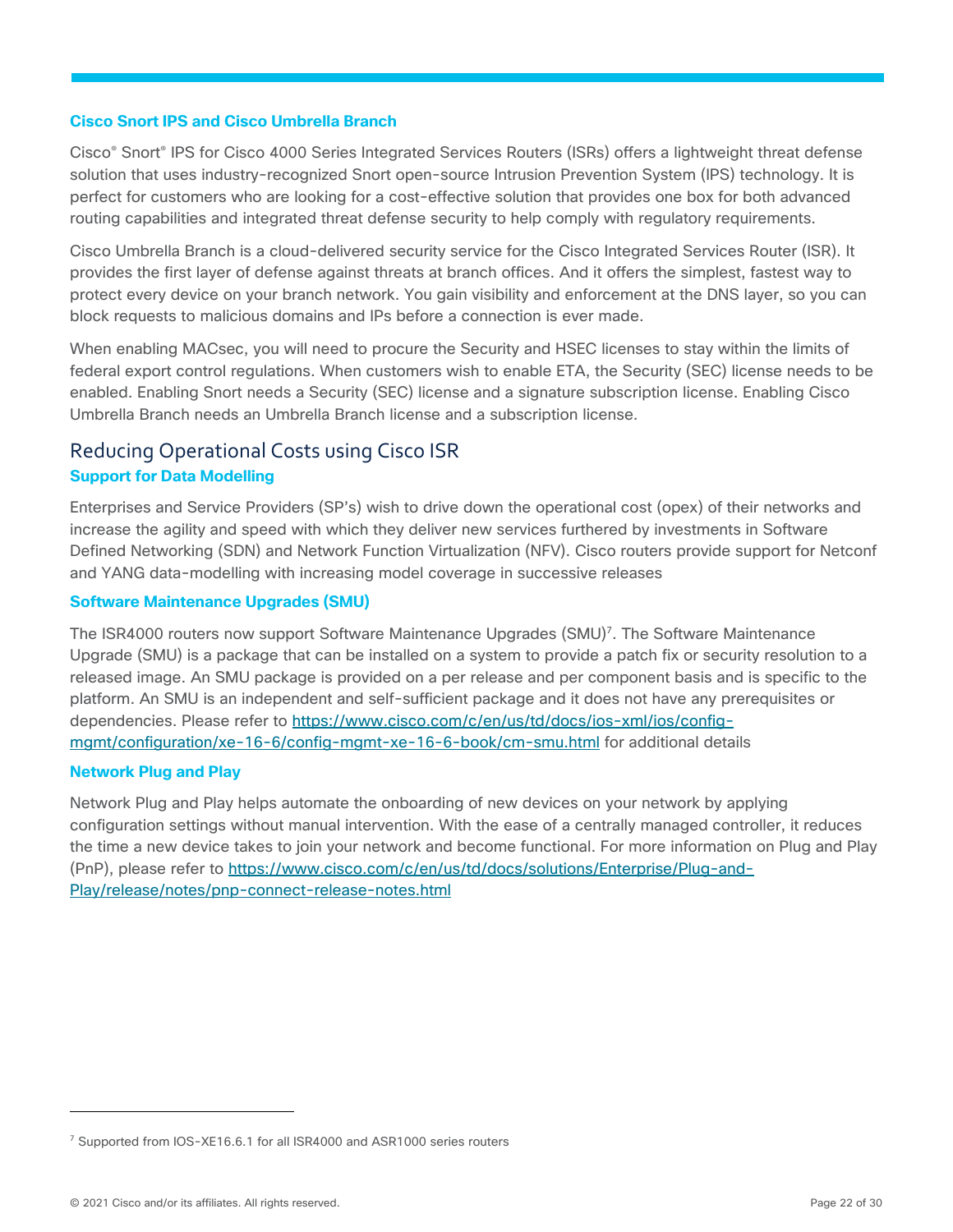## Cisco IOS Software Licensing and Packaging **Universal IOS XE and XE-SDWAN Image**

A single Cisco IOS XE Universal image encompassing all functions is delivered with the platform. Advanced features can be enabled by simply activating a software license on the Universal image. Technology packages and feature licenses, enabled through right-to-use licenses, simplify software delivery and decrease the operational costs of deploying new features.

Beginning IOS version 16.9.1, SDWAN support is provided for IOS image on the ISR4000 series router. The SDWAN features are provisioned through a separate image, the XE-SDWAN image. While the Universal IOS-XE image provides for routing features, the XE-SDWAN image provides support for OnPrem or Cloud based Software Defined WAN solutions. Unified Communications for XE-SDWAN will be supported in upcoming releases

When ordering an ISR router, a customer may choose either of IOS-XE or XE-SDWAN image. With IOS-XE image, customers may opt for subscription based licensing or for perpetual licensing. With XE-SDWAN image, customers may order only subscription licensing. Refer to Cisco DNA Ordering Guide at [https://www.cisco.com/c/dam/en/us/products/collateral/cloud-systems-management/dna-center/nb-09-dna-](https://www.cisco.com/c/dam/en/us/products/collateral/cloud-systems-management/dna-center/nb-09-dna-1-x-ordering-guide-cte-en-latest.pdf)[1-x-ordering-guide-cte-en-latest.pdf.](https://www.cisco.com/c/dam/en/us/products/collateral/cloud-systems-management/dna-center/nb-09-dna-1-x-ordering-guide-cte-en-latest.pdf)

Four major technology licenses are available on the Cisco 4000 Family and use the IOS-XE image; these licenses can be activated through the Cisco software activation process identified at [https://www.cisco.com/go/sa.](https://www.cisco.com/go/sa) The following licenses are available:

- IP Base: This technology package is available as default.
- Application Experience (APPX): This license includes data and application performance features.
- Unified Communications (UC)<sup>8</sup>: This license includes voice features.
- Security (SEC) or Security with No Payload Encryption (SEC-NPE): This license includes features for securing network infrastructure.

The Cisco 4000 Series has a performance-on-demand license to increase the base forwarding throughput with no hardware changes. Also present is the High Security (HSEC) license, which removes the curtailment enforced by the U.S. government export restrictions on the encrypted tunnel count and encrypted throughput. The HSECK9 license is a separately required license for a feature to have full crypto functionality. Without the HSECK9 license, only 1000 secure tunnels and 250<sup>9</sup> Mbps of crypto bandwidth would be available.

For additional information and details about Cisco IOS Software licensing and packaging on the Cisco 4000 Family, please visit

[https://www.cisco.com/c/en/us/td/docs/routers/access/4400/software/configuration/guide/isr4400swcfg.pdf.](https://cisco-router-switch-firewall.com/wp-content/uploads/2021/09/Cisco-4000-Series-ISRs-Software-Configuration-Guide.pdf)

IOS-XE provides support for both perpetual and subscription licensing. Subscription Licensing with support for Cisco DNA Center is offered using the 3-Licenses of Cisco DNA Essentials, Cisco DNA Advantage and Cisco DNA Premier in-line with similar licenses that provide support on the XE-SDWAN side. Please refer to Cisco DNA Ordering Gide at: [https://www.cisco.com/c/dam/en/us/products/collateral/cloud-systems](https://www.cisco.com/c/dam/en/us/products/collateral/cloud-systems-management/dna-center/nb-09-dna-1-x-ordering-guide-cte-en-latest.pdf)[management/dna-center/nb-09-dna-1-x-ordering-guide-cte-en-latest.pdf.](https://www.cisco.com/c/dam/en/us/products/collateral/cloud-systems-management/dna-center/nb-09-dna-1-x-ordering-guide-cte-en-latest.pdf)

<sup>8</sup> Unified Communications is not supported by ISR4221

<sup>&</sup>lt;sup>9</sup> The change to 250Mbps was achieved in the IOS-XE version 16.8.1 pursuant to revised Federal regulations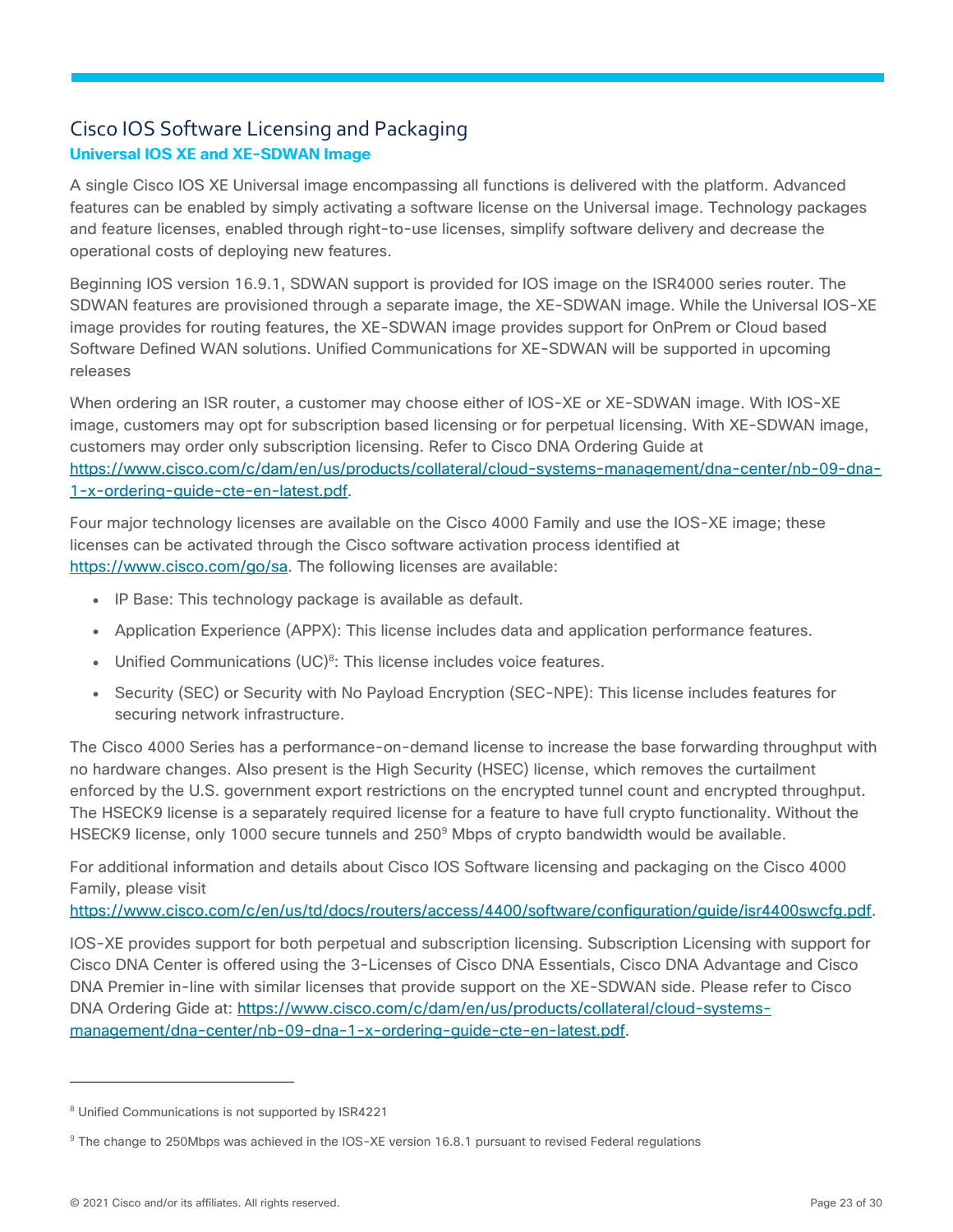Software Defined Networks maybe provisioned through three major licenses on the Cisco 4000 Family; these licenses can be activated through the Cisco software activation process identified at <https://www.cisco.com/go/sa> using the Cisco DNA Center or through the vManage management portal. The XE-SDWAN image provides for its own licensing schema through the Cisco DNA Licensing

The following licenses are available:

- **Cisco DNA Essentials** covers all types of connectivity & router life cycle management, support for Network & application visibility coupled with basic premise and transport security
- **Cisco DNA Advantage** provides for Advanced WAN topologies, Application aware policies supported by enhanced network security
- The **Cisco DNA Premier** provides for Cloud connectivity with unlimited segmentation, Advanced Application optimization & Network Analytics, secured by advanced threat protection

For more information please refer to [https://www.cisco.com/c/dam/en/us/products/collateral/software/dna](https://www.cisco.com/c/dam/en/us/products/collateral/software/dna-software-routing-subscription.pdf)[software-routing-subscription.pdf](https://www.cisco.com/c/dam/en/us/products/collateral/software/dna-software-routing-subscription.pdf)

#### <span id="page-23-0"></span>**Smart Software Licensing Support for IOS-XE**

IOS-XE supports Smart Licensing beginning with image version 16.6.1 and Device Led Conversion with image version 16.9.1. Cisco Smart Licensing is a flexible licensing model that provides you with an easier, faster, and more consistent way to purchase and manage software across the Cisco portfolio and across your organization. And it's secure – you control what users can access. With Smart Licensing you get:

- **Easy Activation:** Smart Licensing establishes a pool of software licenses that can be used across the entire organization—no more PAKs (Product Activation Keys).
- **Unified Management:** My Cisco Entitlements (MCE) provides a complete view into all of your Cisco products and services in an easy-to-use portal, so you always know what you have and what you are using.
- License Flexibility: Your software is not node-locked to your hardware, so you can easily use and transfer licenses as needed.

To use Smart Licensing, you must first set up a Smart Account on Cisco Software Central (software.cisco.com). One or more Virtual Accounts maybe created under the Smart Account to enable the organization to logically segregate the purchased licenses. Device Led Conversion (DLC) allows the customer to convert all existing PAK and RTU licenses on the router into a Smart License.

For a more detailed overview on Cisco Licensing, go to cisco.com/go/licensingquide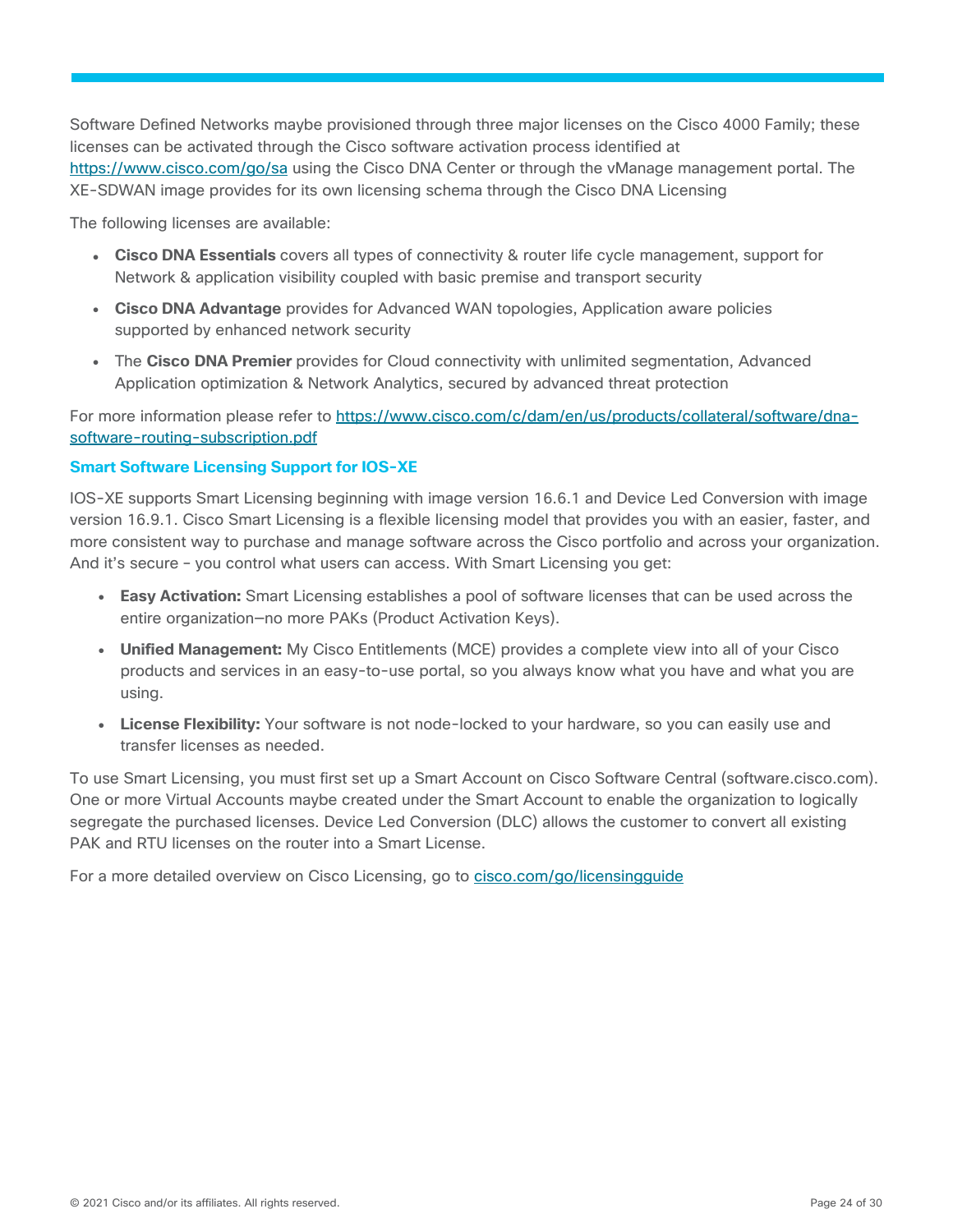#### **Cisco ISR 4000 bundles**

Cisco ISR 4000 is available is several attractive bundles. The AX bundles integrate Cisco Wide Area Application Services (WAAS), Security (SEC), and Data (DATA) licenses into a single bundle that is simple to order, configure, and deploy. For customers who are also interested in voice along with all of these features, AXV presents an attractive option. See Table 6 for details.

| Table 5. |  | Cisco ISR 4000 feature bundles |
|----------|--|--------------------------------|
|          |  |                                |

| <b>Bundles</b>                                    | <b>Features</b>                                                                                                                                                                                                                                                                                                          |
|---------------------------------------------------|--------------------------------------------------------------------------------------------------------------------------------------------------------------------------------------------------------------------------------------------------------------------------------------------------------------------------|
| <b>Application Experience with Voice</b><br>(AXV) | AX + Voice                                                                                                                                                                                                                                                                                                               |
| <b>Voice with Security (VSEC)</b>                 | Voice + Security                                                                                                                                                                                                                                                                                                         |
| <b>Application Experience (AX)</b>                | IP Base + Security + advanced networking protocols: L2TPv3, BFD, MPLS, VRF,<br>VXLAN <sup>10</sup> (Bandwidth <100Mbps)<br>Application Experience: PfRv3, WAAS with AppNav, NBAR2, AVC, IP SLA<br>Hybrid Cloud Connectivity: LISP, OTV (for Bandwidth <100Mbps), VPLS, EoMPLS<br>Intelligent Web Caching: Akamai Connect |
| Voice (V)                                         | IP Base + Unified Communications: CME, SRST, CUBE                                                                                                                                                                                                                                                                        |
| <b>Security (SEC)</b>                             | IP Base + Advanced Security: Zone Based Firewall, IPSec VPN, EZVPN, DMVPN,<br><b>FlexVPN</b>                                                                                                                                                                                                                             |

**Note:** ISR4221/K9 does not support UC (Voice), hence no V, VSEC, AXV bundles for ISR4221/K9

More information on ISR AX bundles is available at [https://www.cisco.com/go/ax.](https://www.cisco.com/go/ax)

A pay-as-you-grow licensing model lets you increase the performance level for the platforms from the base level to a higher level. So you can purchase at an attractive entry-level price point and increase the performance level as your business demand grows. Table 7 describes the performance licenses.

**Table 6.** Cisco ISR 4000 performance licenses

| <b>Platform</b> | <b>Performance-on-Demand License</b> | <b>Features</b>                                                         |
|-----------------|--------------------------------------|-------------------------------------------------------------------------|
| <b>ISR4461</b>  | FL-4460-PERF-K9                      | Increases the performance from base performance 1.5 Gbps<br>to 3 Gbps   |
| <b>ISR4451</b>  | $FL-44-PFRF-K9$                      | Increases the performance from base performance 1 Gbps to<br>2 Gbps     |
| <b>ISR4431</b>  | $FL-44-PERF-K9$                      | Increases the performance from base performance 500 Mbps<br>to 1 Gbps   |
| <b>ISR4351</b>  | FL-4350-PERF-K9                      | Increases the performance from base performance 200 Mbps<br>to 400 Mbps |

<sup>&</sup>lt;sup>10</sup> Supported only on the ISR4451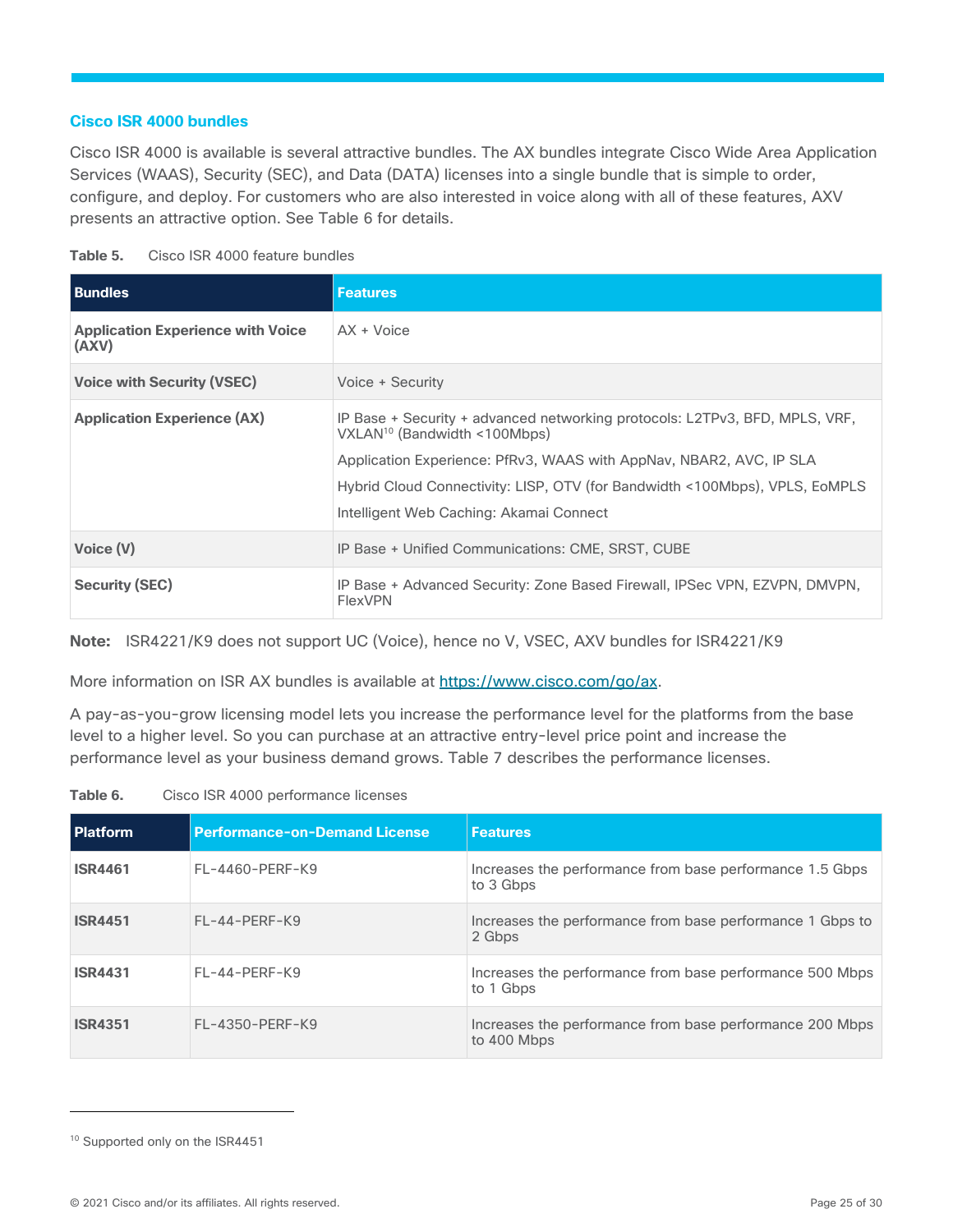| <b>Platform</b> | <b>Performance-on-Demand License</b> | <b>Features</b>                                                         |
|-----------------|--------------------------------------|-------------------------------------------------------------------------|
| <b>ISR4331</b>  | FL-4330-PERF-K9                      | Increases the performance from base performance 100 Mbps<br>to 300 Mbps |
| <b>ISR4321</b>  | FL-4320-PERF-K9                      | Increases the performance from base performance 50 Mbps<br>to 100 Mbps  |
| <b>ISR4221</b>  | FL-4220-PERF-K9                      | Increases the performance from base performance 35 Mbps<br>to 75 Mbps   |

**Table 7.** Cisco ISR 4000 Booster (boost) performance licenses

| <b>Part number</b>     | <b>Description</b>                                 |
|------------------------|----------------------------------------------------|
| $FL-4220-BOOST-K9 (=)$ | Booster Performance License for 4220 Series Router |
| $FL-4320-BOOST-K9 (=)$ | Booster Performance License for 4320 Series Router |
| $FL-4330-BOOST-K9 (=)$ | Booster Performance License for 4330 Series Router |
| $FL-4350-BOOST-K9 (=)$ | Booster Performance License for 4350 Series Router |
| $FL-4430-BOOST-K9 (=)$ | Booster Performance License for 4430 Series Router |
| $FL-44-BOOST-K9 (=)$   | Booster Performance License for 4450 Series Router |
| $FL-4460-BOOST-K9 (=)$ | Booster Performance License for 4460 Series Router |

## <span id="page-25-0"></span>Ordering information

The Cisco ISR 4000 Family is orderable and shipping. To place an order, refer to Table 8 below and visit the Cisco [Ordering Home Page.](https://www.cisco.com/web/ordering/or13/or8/o25/ordering_solutions_category_home.html)

| <b>Product Name</b> | <b>Product Description</b>                                                                                                                                             |
|---------------------|------------------------------------------------------------------------------------------------------------------------------------------------------------------------|
| <b>ISR4461/K9</b>   | Cisco ISR 4461 with 4 onboard GE, 3 NIM slots, 1 ISC slot, 3 SM slots, 8 GB Flash Memory<br>default, 2 GB DRAM default (data plane), 4 GB DRAM default (control plane) |
| $ISR4451-X/K9$      | ISR 4451 with 4 onboard GE, 3 NIM slots, 1 ISC slot, 2 SM slots, 8 GB Flash Memory default, 2<br>GB DRAM default (data plane), 4 GB DRAM default (control plane)       |
| <b>ISR4431/K9</b>   | ISR 4431 with 4 onboard GE, 3 NIM slots, 1 ISC slot, 8GB Flash Memory default, 2 GB DRAM<br>default (data plane), 4 GB DRAM default (control plane)                    |
| <b>ISR4351/K9</b>   | ISR 4351 with 3 onboard GE, 3 NIM slots, 1 ISC slot, 2 SM slots, 4 GB Flash Memory default, 4<br><b>GB DRAM default</b>                                                |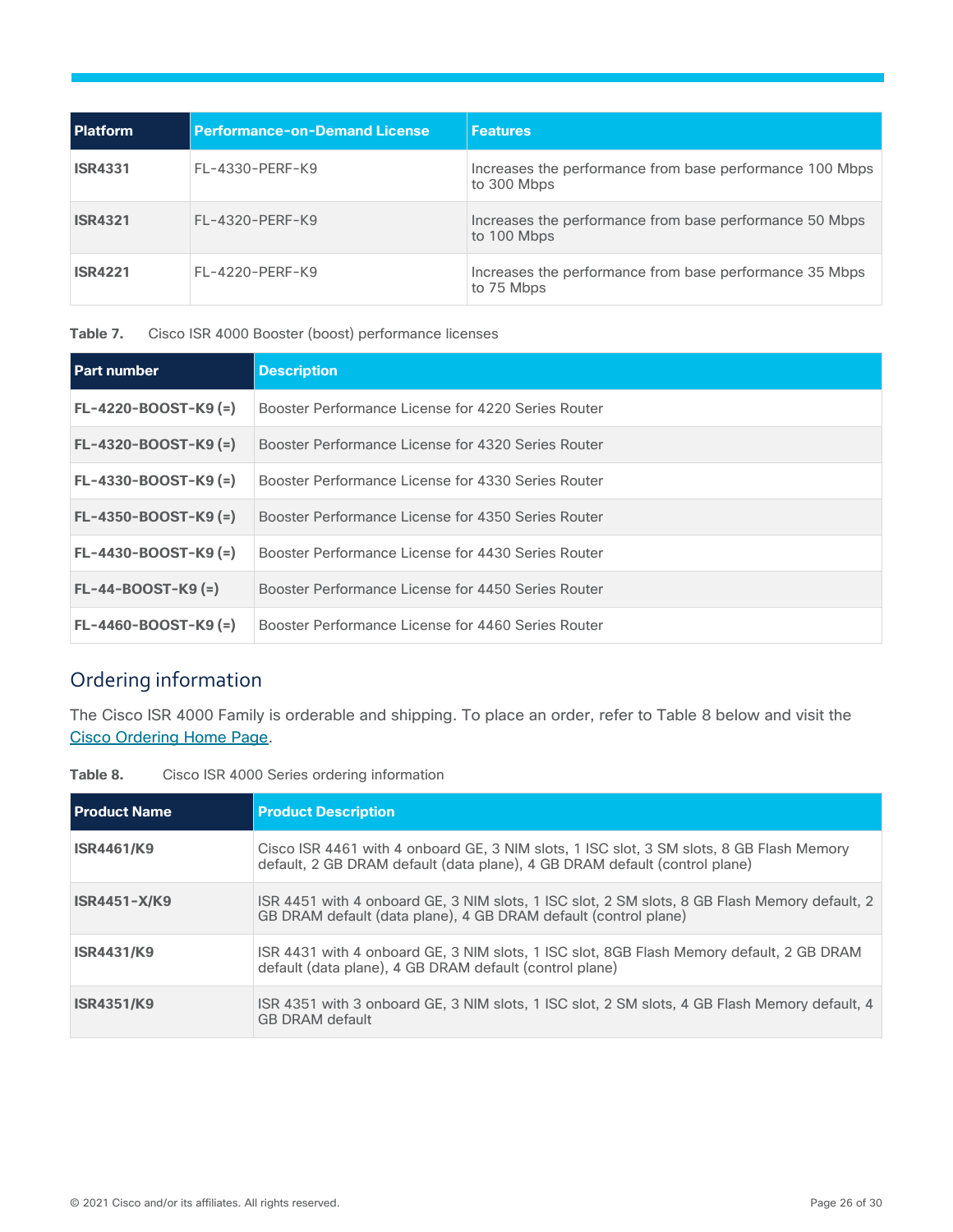| l Product Name    | <b>Product Description</b>                                                                                              |
|-------------------|-------------------------------------------------------------------------------------------------------------------------|
| <b>ISR4331/K9</b> | ISR 4331 with 3 onboard GE, 2 NIM slots, 1 ISC slot, 1 SM slots, 4 GB Flash Memory default, 4<br><b>GB DRAM default</b> |
| <b>ISR4321/K9</b> | ISR 4321 with 2 onboard GE, 2 NIM slots, 1 ISC slot, 4 GB Flash Memory default, 4 GB DRAM<br>default                    |
| <b>ISR4221/K9</b> | ISR 4221 with 2 onboard GE, 2 NIM slots, 1 ISC slot, 8 GB Flash Memory default, 4 GB DRAM<br>default                    |

For additional product numbers, including the Cisco 4000 Family bundle offerings, please contact your local Cisco account representative. To place an order, visit the [Cisco Ordering Home Page.](https://www.cisco.com/en/US/ordering/index.shtml) To download software, visit the [Cisco Software Center.](https://www.cisco.com/public/sw-center/index.shtml)

### Integrated Services Router Migration Options

The Cisco ISR 4000 Family is included in the standard Cisco Technology Migration Program (TMP). Refer to <https://www.cisco.com/go/tmp> and contact your local Cisco account representative for program details.

## <span id="page-26-0"></span>Warranty information

The Cisco ISR 4000 Series Integrated Services Routers have a 90-day limited liability warranty.

## <span id="page-26-1"></span>Product sustainability

Information about Cisco's Environmental, Social and Governance (ESG) initiatives and performance is provided in Cisco's CSR and sustainability [reporting.](https://www-1.compliance2product.com/c2p/getAttachment.do?code=YM6Y0yThdO6Wj1FxxYPYfUG2dtFkTeFWGpzLRO8tcURFEifUCRV403Tq2ZMWP6Ai)

| Table 9. |  | Product sustainability |
|----------|--|------------------------|
|----------|--|------------------------|

| <b>Sustainability Topic</b> |                                                                                                          | <b>Reference</b>                        |
|-----------------------------|----------------------------------------------------------------------------------------------------------|-----------------------------------------|
| General                     | Information on product-material-content laws and<br>regulations                                          | <b>Materials</b>                        |
|                             | Information on electronic waste laws and regulations,<br>including our products, batteries and packaging | <b>WEEE Compliance</b>                  |
|                             | Information on product takeback and resuse program                                                       | <b>Cisco Takeback and Reuse Program</b> |
|                             | Sustainability Inquiries                                                                                 | Contact: csr_inquiries@cisco.com        |
|                             | Environmental specifications                                                                             | Table 4. Product specifications         |
|                             | Regulatory and compliance                                                                                | <b>Table 4. Product specifications</b>  |
|                             | <b>MTBF</b>                                                                                              | Table 4. Product specifications         |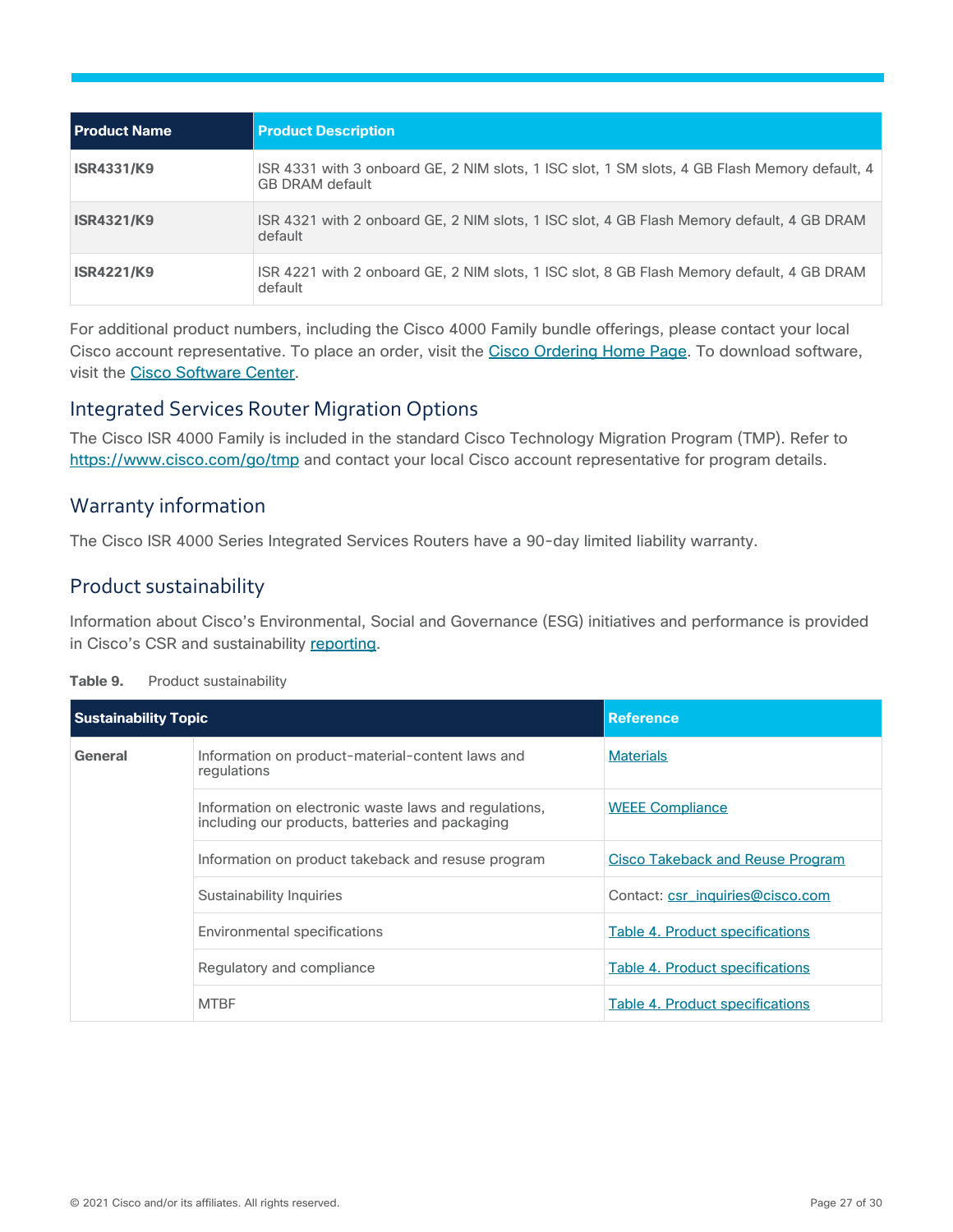| <b>Sustainability Topic</b> |                                        | <b>Reference</b>                       |
|-----------------------------|----------------------------------------|----------------------------------------|
| <b>Power</b>                | Power supplies                         | Table 4. Product specifications        |
|                             | Power                                  | <b>Table 4. Product specifications</b> |
| <b>Material</b>             | Product packaging weight and materials | Contact: environment@cisco.com         |
|                             | Size and Weights                       | Table 4. Product specifications        |
|                             | Packaging Weight                       | Table 4. Product specifications        |

## <span id="page-27-0"></span>Cisco and Partner Services for the branch office

Services from Cisco and our certified partners help you transform the branch-office experience and accelerate business innovation and growth. We have the expertise to create a clear, replicable, optimized branch-office footprint across technologies. Planning and design services align technology with your business goals and can increase deployment efficiency. Technical services help you improve operational efficiency, save money, and mitigate risk. Optimization services help you continuously improve performance and succeed with new technologies. For more information, please visit [https://www.cisco.com/go/services.](https://www.cisco.com/go/services)

Cisco SMARTnet® technical support for the Cisco ISR 4000 Family is available on a one-time or annual contract basis. Support options range from help-desk assistance to proactive, onsite consultation. All support contracts include:

- Major Cisco IOS Software updates for protocol, security, bandwidth, and feature improvements
- Full access rights to Cisco.com technical libraries for technical assistance, electronic commerce, and product information
- Access 24 hours a day to the industry's largest dedicated technical support staff

## <span id="page-27-1"></span>Cisco Capital

#### **Flexible payment solutions to help you achieve your objectives**

Cisco Capital makes it easier to get the right technology to achieve your objectives, enable business transformation and help you stay competitive. We can help you reduce the total cost of ownership, conserve capital, and accelerate growth. In more than 100 countries, our flexible payment solutions can help you acquire hardware, software, services and complementary third-party equipment in easy, predictable payments. [Learn more.](https://www.cisco.com/go/financing)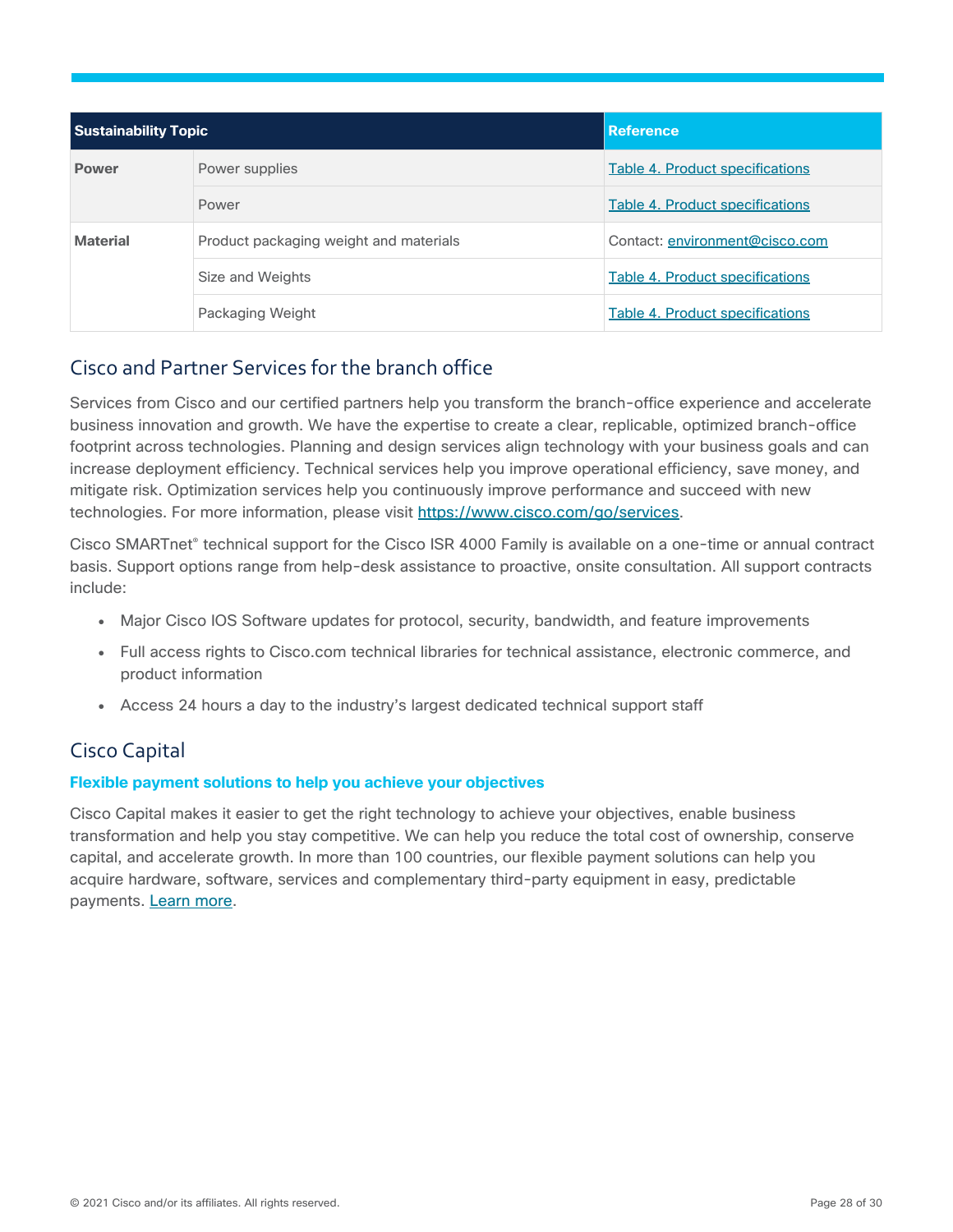## <span id="page-28-0"></span>For more information

For more information about the Cisco ISR 4000 Family, visit<https://www.cisco.com/go/ISR4K> or contact your local Cisco account representative.